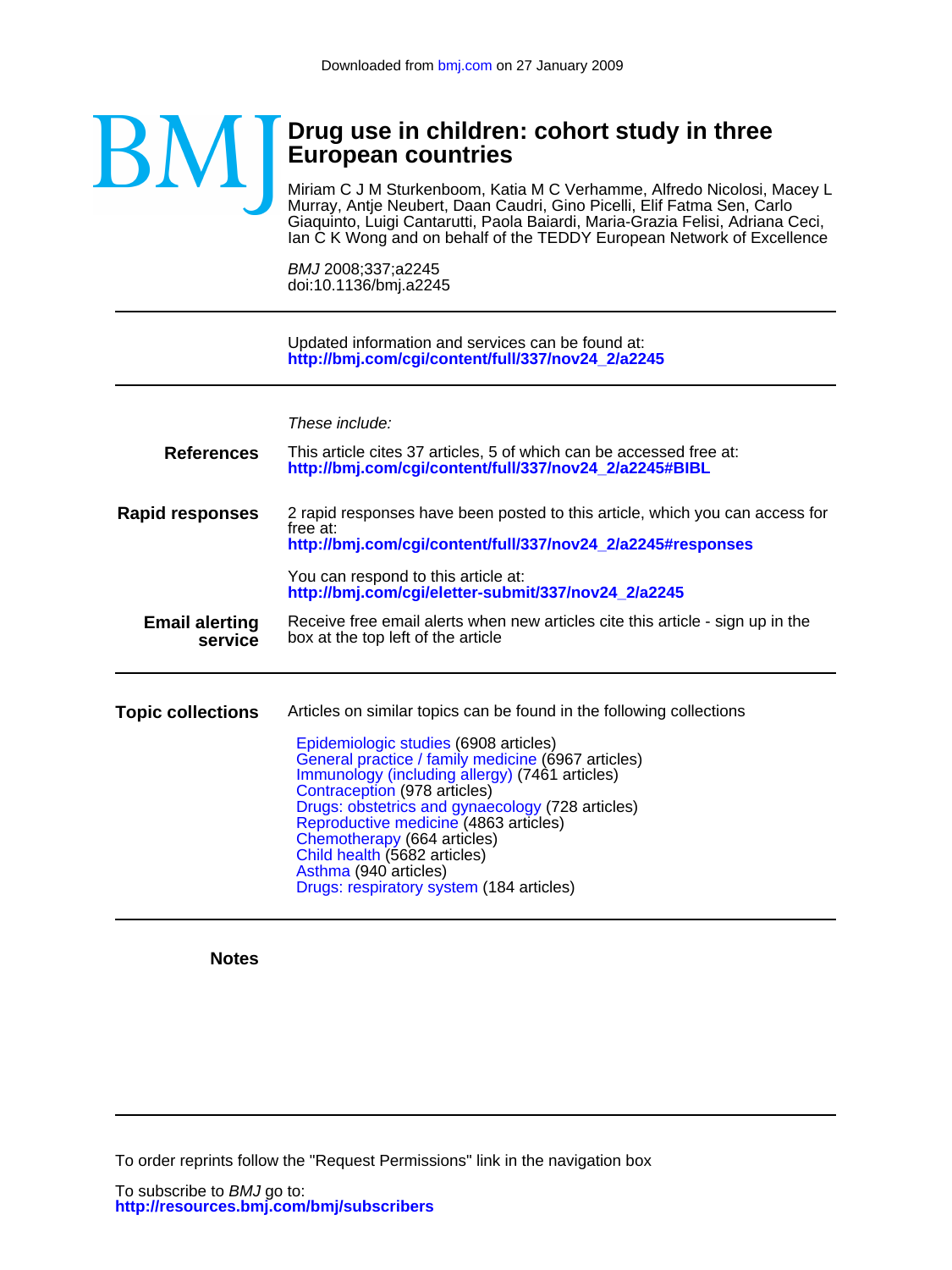# BM

# **RESEARCH** RESEARCH

# Drug use in children: cohort study in three European countries

Miriam C J M Sturkenboom, professor in analysis of observational data,<sup>12</sup> Katia M C Verhamme, assistant professor in pharmacoepidemiology,<sup>1</sup> Alfredo Nicolosi, director, senior associate research scientist,<sup>3,4</sup> Macey L Murray, teaching and research fellow,<sup>5</sup> Antie Neubert, postdoctoral research fellow,<sup>5</sup> Daan Caudri, researcher,<sup>1</sup> Gino Picelli, analyst,<sup>6</sup> Elif Fatma Sen, PhD student,<sup>1</sup> Carlo Giaquinto, head of clinical research unit,<sup>7</sup> Luigi Cantarutti, director,<sup>8</sup> Paola Baiardi, director,<sup>9</sup> Maria-Grazia Felisi, researcher,<sup>9</sup> Adriana Ceci, scientific coordinator,<sup>9</sup> Ian C K Wong, professor of paediatric medicines research,<sup>5</sup> on behalf of the TEDDY European Network of Excellence

#### **ABSTRACT**

Objective To provide an overview of drug use in children in three European countries.

Design Retrospective cohort study, 2000-5.

Setting Primary care research databases in the

Netherlands (IPCI), United Kingdom (IMS-DA), and Italy (Pedianet).

Participants 675 868 children aged up to 14 (Italy) or 18 (UK and Netherlands).

Main outcome measure Prevalence of use per year calculated by drug class (anatomical and therapeutic). Prevalence of "recurrent/chronic" use (three or more prescriptions a year) and "non-recurrent" or "acute" use (less than three prescriptions a year) within each therapeutic class. Descriptions of the top five most commonly used drugs evaluated for off label status within each anatomical class.

Results Three levels of drug use could be distinguished in the study population: high (>10/100 children per year), moderate (1-10/100 children per year), and low (<1/100 children per year). For all age categories, anti-infective, dermatological, and respiratory drugs were in the high use group, whereas cardiovascular and antineoplastic drugs were always in the low use group. Emollients, topical steroids, and asthma drugs had the highest prevalence of recurrent use, but relative use of low prevalence drugs was more often recurrent than acute. In the top five highest prevalence drugs topical inhaled and systemic steroids, oral contraceptives, and topical or systemic antifungal drugs were most commonly used off label.

Conclusion This overview of outpatient paediatric prescription patterns in a large European population could provide information to prioritise paediatric therapeutic research needs.

#### **INTRODUCTION**

**INTRODUCTION**<br>Recent years have seen growing concerns about the incompleteness of the evidence relating to the efficacy and safety of drugs used in children. Almost all of the drugs prescribed to children are the same as those originally developed for adults. They are often prescribed on an unlicensed or "off label" basis (percentages ranging from 11-80%1 ) simply by extrapolating data for adults, without conducting any paediatric clinical, kinetic, dose finding, or formulation studies in children. Diseases in children, however, might be different from their adult equivalents, and the processes underlying growth and development might lead to a different effect or an adverse drug reaction unseen in adults (Reye's syndrome is an outstanding example).

To provide legitimate and appropriate treatment for children's diseases, new legislation was approved inthe United States in 2003 and the European Union in 2007.2 Both the Food and Drug Administration (FDA) and the European Medicines Agency for the Evaluation of Medicinal Products (EMEA) now offer extensions of drug licences to companies who provide evidence concerning the efficacy and safety in children of new drugs or off label drugs.<sup>3-6</sup> The World Health Organization underlines the need for these actions and in December 2007 launched a global campaign to "make medicines child size" to address the need for improved availability and access to safe child specific medicines for all children.7

We investigated the current use of paediatric drugs in children in three European countries, using population based data on primary care prescriptions.

## Setting

The primary care of children is entrusted to general practitioners in the UK and the Netherlands and to paediatricians in Italy.<sup>89</sup> Access to health care is free in Italy and the UK and fully covered by healthcare insurance in the Netherlands. In these countries, primary care physicians are responsible for children's health care, which means that all clinical information

Informatics, Erasmus University Medical Centre, 3000 CA Rotterdam, Netherlands <sup>2</sup>Department of Epidemiology, Erasmus University Medical

<sup>1</sup>Department of Medical

Centre, Rotterdam, Netherlands <sup>3</sup>Department of Epidemiology and Medical Informatics, Institute of

Biomedical Technologies, National Research Council, 20090 Segrate, Milan, Italy

<sup>4</sup>GH Sergievsky Center, School of Public Health, Columbia University, New York, NY 10032, US

<sup>5</sup>Centre for Paediatric Pharmacy Research, School of Pharmacy and Institute of Child Health, University of London, London WC1N 1AX

#### 6 International

Pharmacoepidemiology and Pharmacoeconomics Research Centre, 20033 Desio, Italy <sup>7</sup>Department of Paediatrics, University Hospital, Padua, Italy <sup>8</sup>Società Servizi Telematici 35138 Padua, Italy

<sup>9</sup>Consorzio per Valutazioni Biologiche e Farmacologiche, 27100 Pavia, Italy Correspondence to:

#### M C J M Sturkenboom m.sturkenboom@erasmusmc.nl

Cite this as: BMJ 2008;337:a2245 doi:10.1136/bmj.a2245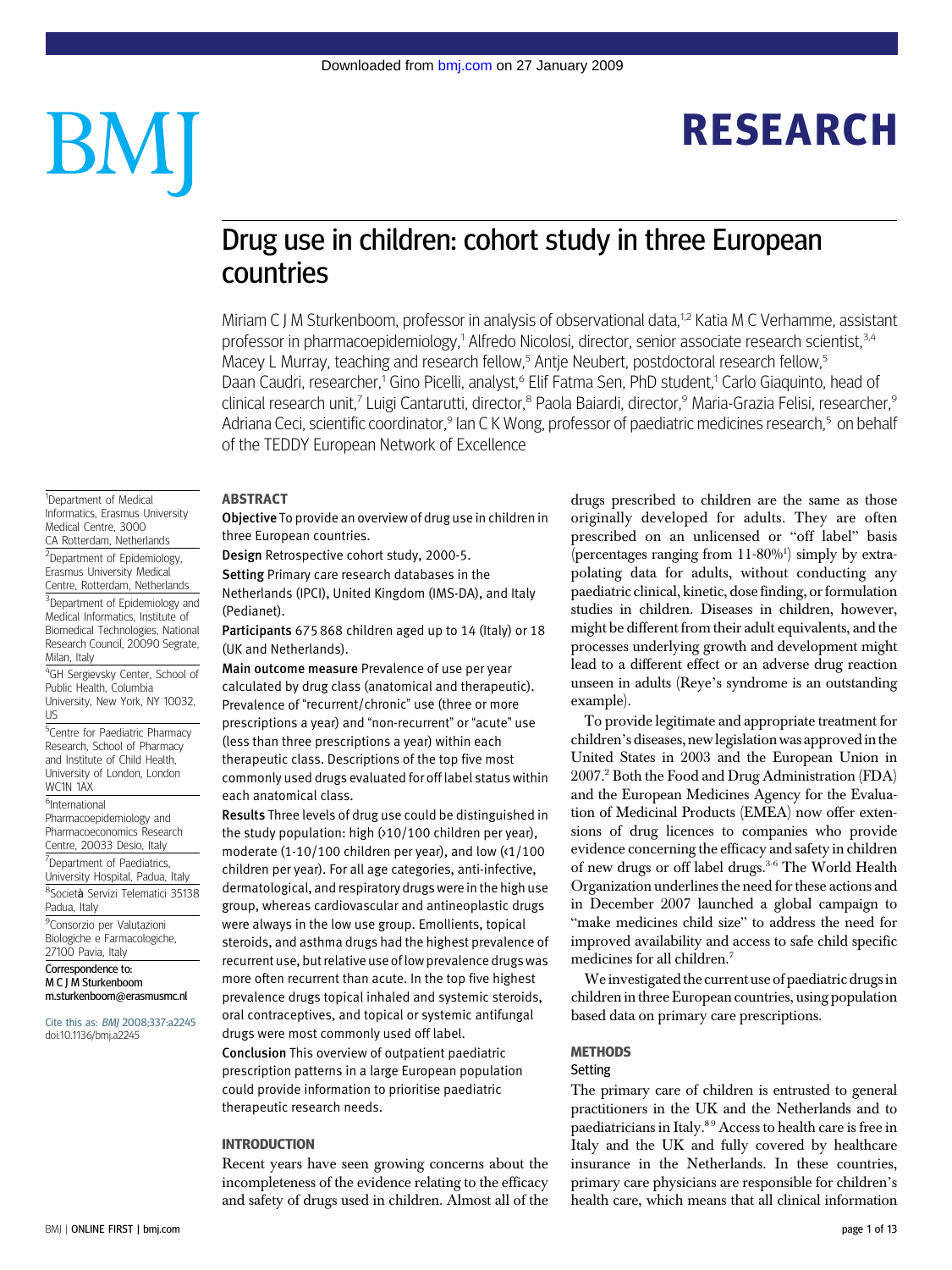

Fig 1 | One year prevalence of drug prescriptions by age (<2, 2-11, 12-18 years), and anatomical class

concerning the patients (including summaries of specialist and hospital care) is kept in their medical records. As all children need to be registered with a general practitioner in the Netherlands and UK and with a family paediatrician in Italy, the databases are population based.9

#### Data collection

We used the same protocol to study prescription patterns in the three countries, making use of the Pedianet database (paediatric electronic medical records from 150 paediatricians since 2000) in Italy,<sup>10</sup> the integrated primary care information (IPCI) database (comprising adult and paediatric electronic medical records from more than 400 doctors since 1996) in the Netherlands, $81112$  and the IMS disease analyser database (IMS-DA: electronic medical records on adults and children from 670 doctors) in the UK.13 All of these databases include the complete automated medical records of primary care physicians and have been used and proved valid for pharmacoepidemiological research.9 The age and sex distribution in the various databases is representative for the country of origin.

#### Study population and drug prescriptions

The dynamic study population in each country consisted of all children aged 0-18 years (0-14 years in Italy) who had a database history of at least six months or who were born during the study period (1 January 2000 to 31 December 2005).We calculated the person time of follow-up for each child, stratified by calendar year and age group. Age was assessed on 1 January of each year and grouped according to the guidelines of the International Conference of Harmonization (ICH) as  $\leq$ 2, 2-11, and 12-18.<sup>14</sup> We could not further stratify the youngest age category into newborns (<1 month) and infants (1-24 months) as exact dates of birth were not available because of privacy regulations. Each child was followed from the start of the study period or the date of registration with the primary practice (whichever was the latest) until the cancellation of registration with the practice or the end of the study period. We used the person time accumulated in each calendar year as the denominator to calculate prevalence rates. Over the study period children could contribute to more than one age category.

All prescribed drugs in children during follow-up were retrieved from the prescription data in the database. The drug prescriptions were grouped on the basis of the WHO Anatomical Therapeutic Chemical (ATC) classification system, which made comparison between countries possible.

#### Statistical analysis

We estimated user prevalence rates (per 1000 person years) by counting the number of children using a specific drug in a specific calendar year. The prevalence rates were calculated by age and country to account for differences in distributions between populations and to allow for direct comparisons within groups. User prevalence rates should be interpreted as the number of children per 1000 who use a specific class of drug in one year. We could not calculate prevalence of drug use for children aged 15-18 in Italy because all of children were censored at the age of 15. We used person years rather than individuals as the denominator because of the dynamic nature of age and the population.

For each anatomical class of drug we assessed the age and country specific user prevalence rates for all individual drugs in 2005. We evaluated the five drugs with the highest prevalence per anatomical class in each country for off label status considering age only. A drug was considered to be off label for age if the child's age at the time of use was below the lowest approved age mentioned in the summary of product characteristics of that drug in each country.<sup>15</sup> Within each therapeutic drug level, we separately estimated the prevalence of children presenting "recurrent/chronic" (three or more prescriptions a year) versus "nonrecurrent" or "acute" drug use (less than three prescriptions a year), and the ratio between them to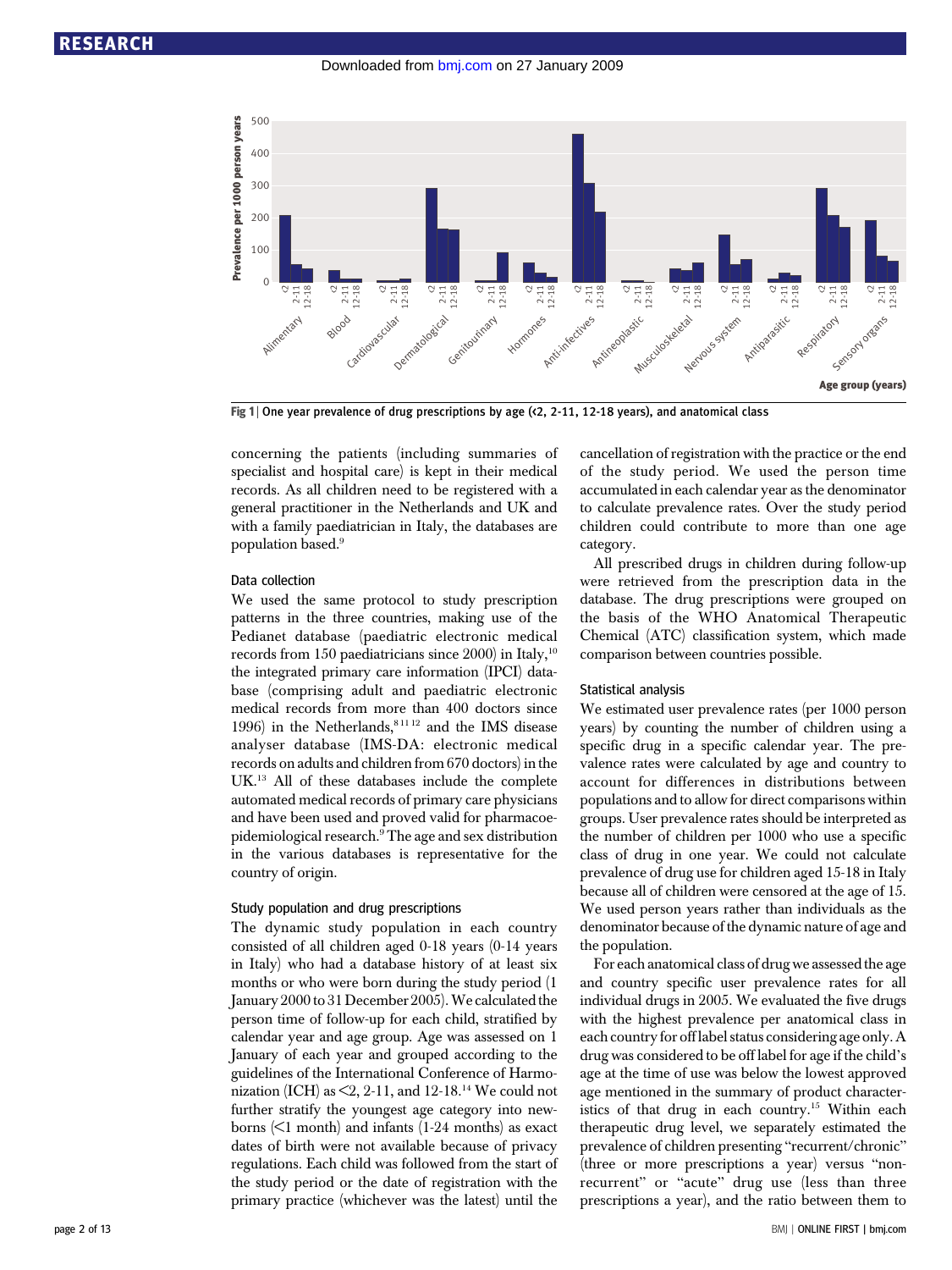identify the treatments more commonly used for chronic than acute paediatric diseases. We used  $\chi^2$ test to compare user prevalence rates.

#### **RESULTS**

## Study population

Our population of 675 868 children generated 2 334 673 person years of follow-up (table 1); the mean individual follow-up was 3.5 years. Most of the children (66%) came from the IMS database in the UK, 19% from Italy, and 15% from the Netherlands. The databases recorded more than five million paediatric prescriptions. In all three countries the prescription

|                    | Table 1   Characteristics of study population |                           |                     |                               |
|--------------------|-----------------------------------------------|---------------------------|---------------------|-------------------------------|
| <b>Patients</b>    | No of children*                               | No (%) of person<br>years | No of prescriptions | Prescriptions/<br>person year |
| Italy              |                                               |                           |                     |                               |
| <2 years           | 56 000                                        | 87 408 (22)               | 286 597             | 3.3                           |
| 2-11 years         | 103 195                                       | 296 148 (73)              | 690 688             | 2.3                           |
| 12-14 years        | 18154                                         | 22 599 (6)                | 35 883              | 1.6                           |
| Females            | 61962                                         | 194 744 (48)              | 462 580             | 2.4                           |
| Males              | 67 525                                        | 211 412 (52)              | 550 588             | 2.6                           |
| 2000               | 11 188                                        | 369(0)                    | 1150                | 3.1                           |
| 2001               | 73 364                                        | 45 330 (11)               | 140 764             | 3.1                           |
| 2002               | 95712                                         | 78 850 (19)               | 220 207             | 2.8                           |
| 2003               | 103 987                                       | 94 131 (23)               | 242 261             | 2.6                           |
| 2004               | 106 555                                       | 96 388 (24)               | 206 535             | 2.1                           |
| 2005               | 102 911                                       | 91 086 (22)               | 202 251             | 2.2                           |
| Total              | 129 487                                       | 406 156 (100)             | 1013168             | 2.5                           |
| UΚ                 |                                               |                           |                     |                               |
| <2 years           | 95 060                                        | 106 250 (6)               | 494 353             | 4.7                           |
| 2-11 years         | 262 306                                       | 855 678 (52)              | 2 011 153           | 2.4                           |
| 12-18 years†       | 229 959                                       | 683 900 (42)              | 1 549 372           | 2.3                           |
| Females            | 219 669                                       | 804 646 (49)              | 2047616             | 2.5                           |
| Males              | 225 153                                       | 841 182 (51)              | 2007262             | 2.4                           |
| 2000               | 307884                                        | 288 450 (18)              | 659 067             | 2.3                           |
| 2001               | 306 923                                       | 286 483 (17)              | 677 373             | 2.4                           |
| 2002               | 305 088                                       | 285 664 (17)              | 670 690             | 2.3                           |
| 2003               | 303 594                                       | 280 085 (17)              | 679 216             | 2.4                           |
| 2004               | 287 287                                       | 259 219 (16)              | 674 389             | 2.6                           |
| 2005               | 265 273                                       | 245 927 (15)              | 694 143             | 2.8                           |
| Total              | 444 822                                       | 1 645 828 (100)           | 4054878             | 2.5                           |
| <b>Netherlands</b> |                                               |                           |                     |                               |
| <2 years           | 25 694                                        | 36 601 (13)               | 78 983              | 2.2                           |
| 2-11 years         | 62 3 2 6                                      | 159 010 (56)              | 208 134             | 1.3                           |
| 12-18 years        | 40 3 6 4                                      | 87 078 (31)               | 147 250             | 1.7                           |
| Females            | 49709                                         | 138 262 (49)              | 230 466             | 1.7                           |
| Males              | 51850                                         | 144 427 (51)              | 203 901             | 1.4                           |
| 2000               | 56423                                         | 48 752 (17)               | 76319               | 1.6                           |
| 2001               | 53 274                                        | 46 822 (17)               | 76059               | 1.6                           |
| 2002               | 57 998                                        | 50 219 (18)               | 81919               | 1.6                           |
| 2003               | 62 216                                        | 49 279 (17)               | 73 462              | 1.5                           |
| 2004               | 60 315                                        | 50 882 (18)               | 75 399              | 1.5                           |
| 2005               | 52 2 52                                       | 36 735 (13)               | 51 209              | 1.4                           |
| Total              | 101 559                                       | 282 689 (100)             | 434 367             | 1.5                           |

\*Number of children in various age groups does not add up to total as one child can contribute to more than one category.

rate was highest for the children aged under 2 and, in each age group, was significantly higher in the UK and Italy than in the Netherlands (P<0.001) (table 1).

#### Drug use by anatomical class

The highest prevalence rates among the children aged under 2 were for anti-infective drugs, respiratory drugs, and dermatological drugs, which were used by 48%, 30%, and 30% of the children, respectively (fig 1). The other common prescriptions were for gastrointestinal drugs (user prevalence of 20%), drugs for the nervous system (14%) and drugs for sensory organs (19%). Blood and blood forming organs, hormonal, and musculoskeletal system drugs were used in 1-10% of the children, and cardiovascular, genitourinary, antineoplastic, and antiparasitic drugs by less than 1%.

Among the children aged 2-11, the prevalence of use of anti-infective, respiratory, and dermatological drugs decreased to 30%, 21%, and 17%, respectively. The prevalence was 1-10% for gastrointestinal, hormonal, musculoskeletal system, nervous system, antiparasitic, and sensory organ drugs; and less than 1% for blood and blood forming organs, cardiovascular, genitourinary, and antineoplastic drugs.

In adolescents (12-18 years), anti-infective, respiratory, and dermatological drugs were used by more than 10% per year. Most of the other drug classes were used by 1-10%, but the prevalence of use of cardiovascular and antineoplastic drugs was less than 1%.

Regarding sex differences, in the youngest age groups, most of the drugs were equally prescribed to both sexes or more commonly prescribed to boys than girls (rate ratio  $\leq$ 1), particularly anti-infective and respiratory drugs. This pattern reversed in adolescence, when user prevalence for almost all drug classes (except non-sex hormones) was higher among girls than boys. This sex pattern, which was consistent across countries, was most pronounced for genitourinary drugs, with a user prevalence more than 60 times higherin girls becausethey include oral contraceptives, which accounted for 95% of the use of genitourinary drugs in girls. The use of drugs for blood and blood forming organs (mainly iron preparations) was also markedly higher among adolescent girls.

The age trend of prevalence of use was consistent across countries, although there were some variations in the age specific rates (fig 2). In particular, the UK showed the highest prevalence of alimentary drug use in children aged under 2, and the prevalence of prescriptions of dermatological drugs was threefold to fourfold higher in the UK and the Netherlands than in Italy (both  $P\leq 0.001$ ). The prevalence of genitourinary drug use (almost all oral contraceptives) was high in adolescent girls in the Netherlands (P<0.001). In Italy, the use of hormones (almost all systemic corticosteroids) was 10-fold higherin children aged  $\leq$  (P $\leq$ 0.001) and fivefold higher in those aged 2-11 ( $P<0.001$ ); respiratory drug use was also greater in Italy than in the other two countries (P<0.001). The prevalence of the use of anti-infective drugs and drugs for musculoskeletal disorders was much lower in the Netherlands; the prevalence of prescriptions for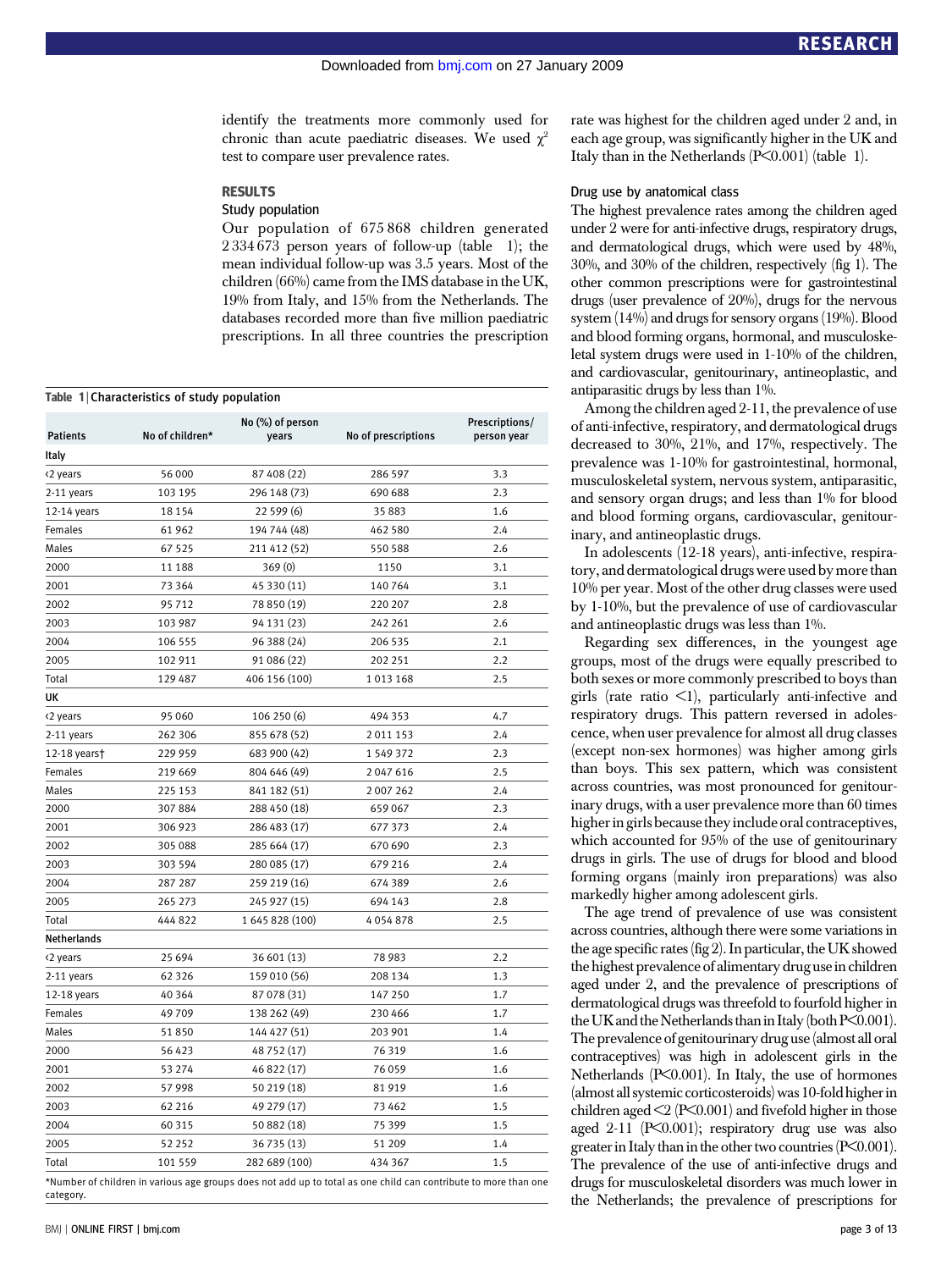Table 2 <sup>|</sup> Prevalence of acute use (<3 prescriptions per year) and recurrent use (≥3 prescriptions per year) by age and therapeutic level (prevalence per 1000 person years), ranked by the ratio of recurrent to acute use\*

|                                                                     |                     |          | Acute use |          |                     |          | <b>Recurrent use</b> |          | Ratio recurrent/                         | <b>Total</b> |
|---------------------------------------------------------------------|---------------------|----------|-----------|----------|---------------------|----------|----------------------|----------|------------------------------------------|--------------|
| Anatomical and therapeutic class (ATC)                              | $\langle 2 \rangle$ | $2 - 11$ | $12 - 18$ | All ages | $\langle 2 \rangle$ | $2 - 11$ | $12 - 18$            | All ages | acute                                    | prevalence   |
| Gastrointestinal                                                    |                     |          |           |          |                     |          |                      |          |                                          |              |
| Drugs used in diabetes (A10)                                        | 0.0                 | 0.2      | 0.3       | 0.2      | 0.0                 | 0.9      | 2.5                  | 1.3      | 7.0                                      | 1.5          |
| Digestives, including enzymes (A09)                                 | 0.1                 | 0.0      | 0.0       | 0.0      | 0.1                 | 0.2      | 0.2                  | 0.2      | 4.9                                      | 0.2          |
| Bile and liver therapy (A05)                                        | 0.1                 | 0.0      | 0.0       | 0.0      | 0.1                 | 0.1      | 0.1                  | 0.1      | 1.7                                      | 0.1          |
| Mineral supplements (A12                                            | 1.1                 | 0.8      | 0.5       | 0.7      | 0.2                 | 0.3      | 0.2                  | 0.2      | 0.3                                      | 1.0          |
| Laxatives (A06)                                                     | 24.7                | 13.3     | 6.2       | 12.0     | 3.3                 | 4.7      | 1.8                  | 3.6      | 0.3                                      | 15.6         |
| Drugs for acid related disorders (A02)                              | 27.0                | 3.5      | 9.6       | 7.9      | 12.6                | 0.8      | 1.7                  | 2.3      | 0.3                                      | 10.1         |
| Vitamins (A11)                                                      | 24.2                | 3.6      | 1.4       | 4.9      | 3.5                 | 0.7      | 0.5                  | 0.9      | 0.2                                      | 5.8          |
| Antiemetics and antinausea (A04)                                    | 1.4                 | 0.6      | 3.7       | 1.8      | 0.7                 | 0.1      | 0.2                  | 0.2      | 0.1                                      | 2.0          |
| Drugs for functional gastrointestinal disorders (A03)               | 25.9                | 10.6     | 9.7       | 11.8     | 1.4                 | 0.4      | 0.9                  | 0.6      | 0.1                                      | 12.4         |
| Stomatological preparations (A01)                                   | 56.3                | 6.6      | 4.2       | 10.7     | 3.2                 | 0.2      | 0.2                  | 0.5      | 0.0                                      | 11.2         |
| Antidiarrhoeal (A07)                                                | 64.9                | 11.6     | 3.2       | 14.0     | 1.9                 | 0.3      | 0.6                  | 0.5      | 0.0                                      | 14.5         |
| Blood and blood forming organs                                      |                     |          |           |          |                     |          |                      |          |                                          |              |
| Antithrombotic agents (B01)                                         | 0.2                 | 0.2      | 0.3       | 0.3      | 0.2                 | 0.3      | 0.3                  | 0.3      | 1.1                                      | 0.5          |
| Antianaemic preparations (B03                                       | 20.8                | 3.6      | 6.8       | 6.4      | 2.9                 | 0.5      | 1.2                  | 1.0      | 0.2                                      | 7.4          |
| Antihaemorrhagics (B02)                                             | 5.5                 | 1.0      | 1.6       | 1.6      | 0.2                 | 0.1      | 0.2                  | 0.1      | 0.1                                      | 1.8          |
| Cardiovascular system                                               |                     |          |           |          |                     |          |                      |          |                                          |              |
| Agents acting on renin-angiotensin system (C09)                     | 0.1                 | 0.1      | 0.1       | 0.1      | 0.1                 | 0.2      | 0.3                  | 0.2      | 2.5                                      | 0.3          |
| Lipid modifying agents (C10)                                        | 0.0                 | 0.0      | 0.1       | 0.0      | 0.0                 | 0.1      | 0.1                  | 0.1      | 1.7                                      | 0.1          |
| Diuretics (C03)                                                     | 0.6                 | 0.1      | 0.1       | 0.2      | 0.6                 | 0.1      | 0.2                  | 0.2      | 1.2                                      | 0.4          |
| Calcium channel blockers (C08                                       | 0.0                 | 0.0      | 0.2       | 0.1      | 0.0                 | 0.0      | 0.2                  | 0.1      | 0.8                                      | 0.2          |
| $\beta$ blocking agents (CO7                                        | 0.1                 | 0.2      | 2.2       | 0.8      | 0.1                 | 0.2      | 0.7                  | 0.3      | 0.4                                      | 1.2          |
| Cardiac therapy (C01)                                               | 1.3                 | 2.2      | 1.6       | 1.9      | 0.2                 | 0.3      | 0.3                  | 0.3      | 0.2                                      | 2.2          |
| Dermatological                                                      |                     |          |           |          |                     |          |                      |          |                                          |              |
| Anti-acne preparations (D10)                                        | 0.3                 | 1.0      | 31.2      | 11.2     | 0.0                 | 0.1      | 15.0                 | 5.2      | 0.5                                      | 16.3         |
| Emollients and protectives (D02)                                    | 98.8                | 45.1     | 25.6      | 43.8     | 48.5                | 21.8     | 8.1                  | 19.8     | 0.5                                      | 63.6         |
| Antipsoriatics (D05)                                                | 3.9                 | 3.1      | 4.8       | 3.7      | 0.2                 | 0.5      | 2.0                  | 1.0      | 0.3                                      | 4.7          |
| Corticosteroids, dermatological preparations (D07)                  | 140.4               | 74.1     | 55.9      | 74.4     | 24.4                | 11.9     | 8.7                  | 12.0     | 0.2                                      | 86.5         |
| Preparations for treatment of wounds and ulcers<br>(D03)            | 1.1                 | 0.7      | 1.0       | 0.8      | 0.0                 | 0.1      | 0.1                  | 0.1      | 0.1                                      | 0.9          |
| Antiseptics and disinfectants (D08)                                 | 3.9                 | 2.4      | 2.8       | 2.7      | 0.1                 | 0.1      | 0.2                  | 0.1      | 0.1                                      | 2.8          |
| Antifungals for dermatological use (D01)                            | 50.8                | 18.4     | 19.6      | 22.0     | 1.6                 | 0.6      | 1.5                  | 1.0      | 0.0                                      | 23.0         |
| Antibiotics and chemotherapeutics (D06)                             | 43.6                | 36.4     | 23.6      | 32.8     | 0.8                 | 0.9      | 0.9                  | 0.9      | 0.0                                      | 33.7         |
| Other dermatological preparations (D11)                             | 5.3                 | 8.9      | 9.8       | 8.9      | 0.2                 | 0.1      | 0.4                  | 0.2      | 0.0                                      | 9.1          |
| Genitourinary system and sex hormones                               |                     |          |           |          |                     |          |                      |          |                                          |              |
| Sex hormones, modulators of genital system (G03)                    | 1.7                 | 0.4      | 32.3      | 11.3     | 0.3                 | 0.1      | 49.7                 | 17.0     | 1.5                                      | 28.3         |
| Urologicals (GO4)                                                   | 0.5                 | 1.1      | 1.8       | 1.3      | 0.1                 | 0.6      | 0.6                  | 0.5      | 0.4                                      | 1.8          |
| Gynaecological anti-infectives and antiseptics (G01)                | 1.1                 | 1.3      | 9.2       | 4.0      | 0.0                 | 0.0      | 0.5                  | 0.2      | 0.0                                      | 4.2          |
| Systemic hormonal preparations, excluding sex hormones and insulins |                     |          |           |          |                     |          |                      |          |                                          |              |
| Thyroid therapy (H03)                                               | 0.3                 | 0.2      | 0.3       | 0.2      | 0.4                 | 0.5      | 1.1                  | 0.7      | 3.1                                      | 0.9          |
| Pituitary and hypothalamic hormones (H01)                           | 0.1                 | 2.2      | 1.5       | 1.7      | 0.0                 | 1.3      | 1.4                  | 1.2      | 0.7                                      | 3.0          |
| Corticosteroids for systemic use (H02)                              | 51.0                | 23.2     | 8.0       | 20.7     | 6.0                 | 2.2      | 1.0                  | 2.2      | 0.1                                      | 22.9         |
| Pancreatic hormones (H04)                                           | 0.0                 | 0.3      | 0.7       | 0.4      | 0.0                 | 0.0      | 0.1                  | 0.0      | 0.1                                      | 0.4          |
| Anti-infectives for systemic use                                    |                     |          |           |          |                     |          |                      |          |                                          |              |
| Antibacterials for systemic use (J01)                               | 340.0               | 241.4    | 166.3     | 225.6    | 95.2                | 47.0     | 27.6                 | 45.2     | 0.2                                      | 270.7        |
| Antimycobacterials (J04)                                            | 0.5                 | 0.5      | 0.3       | 0.4      | 0.1                 | 0.0      | 0.0                  | 0.0      | 0.1                                      | 0.5          |
| Vaccines (excluding routine childhood vaccinations)<br>(107)        | 11.8                | 10.6     | 14.3      | 12.0     | 0.8                 | 0.4      | 1.0                  | 0.6      | 0.1                                      | 12.6         |
| Antimycotics for systemic use (J02)                                 | 1.1                 | 0.6      | 3.7       | 1.7      | 0.0                 | 0.0      | 0.2                  | 0.1      | 0.0                                      | 1.8          |
| Antivirals for systemic use (J05)                                   | 9.8                 | 4.2      | 1.7       | 3.9      | 0.1                 | 0.0      | 0.1                  | 0.1      | 0.0                                      | 4.0          |
| Antineoplastic and immunomodulating drugs                           |                     |          |           |          |                     |          |                      |          |                                          |              |
| Immunosuppressive agents (L04)                                      | 0.0                 | 0.0      | 0.1       | 0.1      | 0.0                 | 0.1      | 0.4                  | 0.2      | 3.8                                      | 0.3          |
| Antineoplastic agents (L01)                                         | 0.0                 | 0.1      | 0.1       | 0.1      | 0.0                 | 0.1      | 0.1                  | 0.1      | 0.9                                      | 0.2          |
| Musculoskeletal system                                              |                     |          |           |          |                     |          |                      |          |                                          |              |
| Muscle relaxants (M03)                                              | 0.1                 | 0.1      | 0.2       | 0.1      | 0.0                 | 0.1      | 0.2                  | 0.2      | 1.7                                      | 0.2          |
| Anti-inflammatory and antirheumatic products<br>(M01)               | 38.8                | 32.0     | 53.6      | 40.0     | 1.2                 | 1.2      | 3.0                  | 1.8      | 0.0                                      | 41.8         |
| Nervous system<br>Antiepileptics (N03)                              | 0.7                 | 0.7      | 0.8       | 0.7      | 1.1                 | 2.6      | 3.6                  | 2.8      | 3.9                                      | 3.5          |
| Psychoanaleptics (N06)                                              | 0.1                 | 1.1      | 6.8       | 2.9      | 0.0                 | 1.7      | 6.8                  | 3.3      | 1.1                                      | 6.2          |
|                                                                     |                     |          |           |          |                     |          |                      |          | Table 2 cont at the top of the next page |              |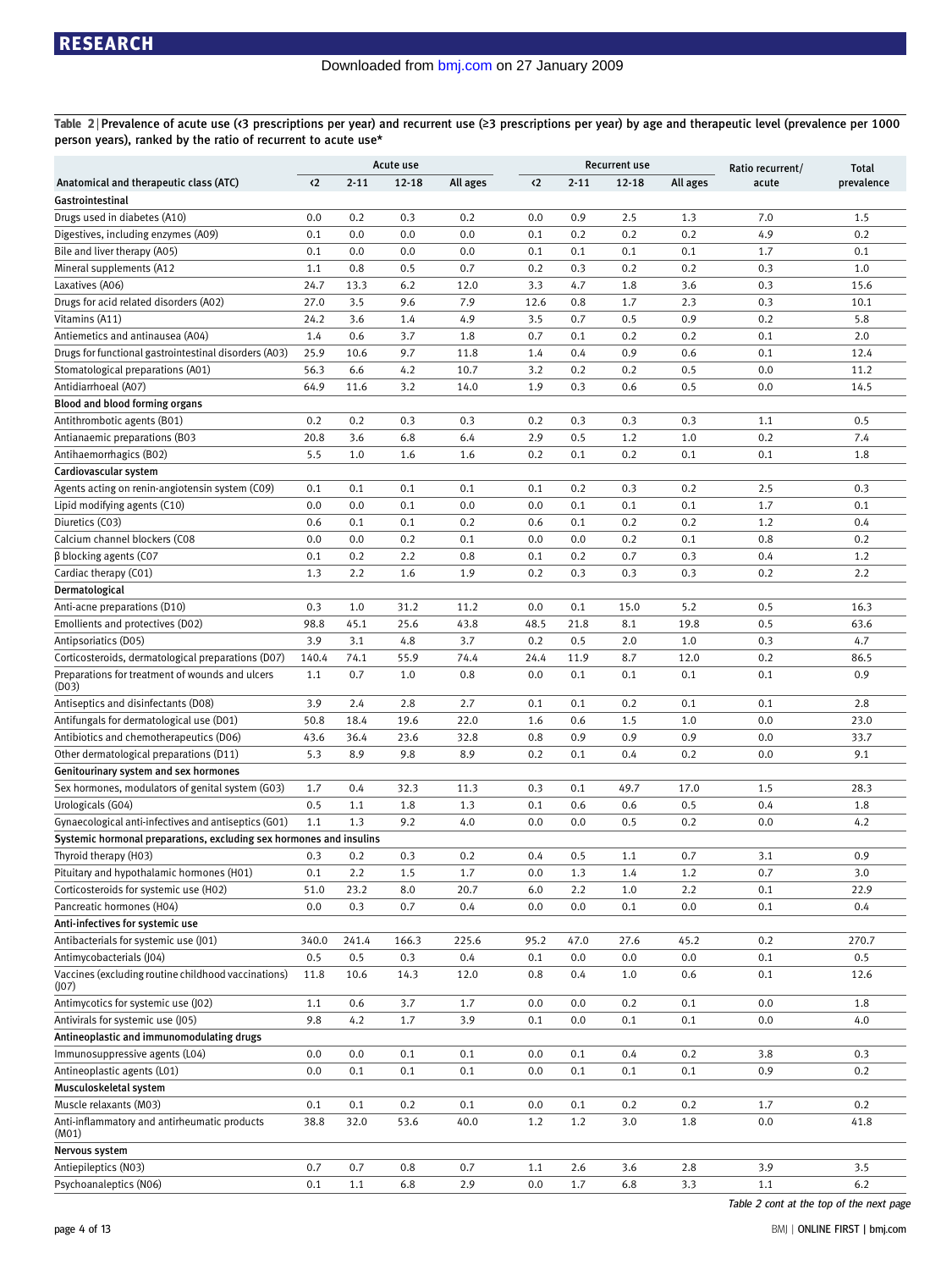Table 2 cont

|                                                    | Acute use           |          |           |          |             | <b>Recurrent use</b> |           | Ratio recurrent/ | Total |            |
|----------------------------------------------------|---------------------|----------|-----------|----------|-------------|----------------------|-----------|------------------|-------|------------|
| Anatomical and therapeutic class (ATC)             | $\langle 2 \rangle$ | $2 - 11$ | $12 - 18$ | All ages | $\langle$ 2 | $2 - 11$             | $12 - 18$ | All ages         | acute | prevalence |
| Antiparkinsonian (N04)                             | 0.0                 | 0.0      | 0.1       | 0.0      | 0.0         | 0.0                  | 0.1       | 0.0              | 1.1   | 0.1        |
| Psycholeptics (N05)                                | 7.3                 | 2.2      | 5.0       | 3.6      | 0.4         | 0.4                  | 1.6       | 0.8              | 0.2   | 4.5        |
| Other nervous system drugs (NO7)                   | 0.1                 | 0.2      | 2.0       | 0.8      | 0.0         | 0.0                  | 0.4       | 0.2              | 0.2   | 1.0        |
| Analgesics (NO2)                                   | 109.9               | 55.0     | 38.7      | 54.9     | 24.2        | 8.5                  | 5.6       | 9.0              | 0.2   | 63.9       |
| Anaesthetics (N01)                                 | 2.1                 | 4.2      | 4.2       | 4.0      | 0.1         | 0.1                  | 0.2       | 0.1              | 0.0   | 4.1        |
| Antiparasitic products                             |                     |          |           |          |             |                      |           |                  |       |            |
| Ectoparasiticides (P03)                            | 2.9                 | 14.9     | 10.6      | 12.2     | 0.1         | 1.5                  | 0.8       | 1.1              | 0.1   | 13.4       |
| Antiprotozoals (P01)                               | 1.8                 | 1.7      | 2.2       | 1.9      | 0.0         | 0.0                  | 0.0       | 0.0              | 0.0   | 1.9        |
| Anthelmintics (P02)                                | 4.4                 | 12.2     | 3.1       | 8.4      | 0.1         | 0.2                  | 0.0       | 0.1              | 0.0   | 8.5        |
| Respiratory system                                 |                     |          |           |          |             |                      |           |                  |       |            |
| Drugs for obstructive airway diseases (R03)        | 126.3               | 69.3     | 39.2      | 64.7     | 34.8        | 39.1                 | 31.8      | 36.2             | 0.6   | 100.9      |
| Other respiratory system products (R07)            | 45.4                | 55.1     | 53.0      | 53.4     | 2.8         | 8.1                  | 14.1      | 9.6              | 0.2   | 63.0       |
| Antihistamines for systemic use (R06)              | 50.4                | 29.1     | 17.4      | 27.3     | 3.5         | 2.1                  | 2.6       | 2.4              | 0.1   | 29.7       |
| Nasal preparations (R01)                           | 79.1                | 36.2     | 43.7      | 43.0     | 3.9         | 2.1                  | 4.4       | 3.1              | 0.1   | 46.1       |
| Cough and cold preparations (R05)                  | 4.1                 | 2.2      | 1.7       | 2.2      | 0.2         | 0.1                  | 0.0       | 0.1              | 0.0   | 2.3        |
| Throat preparations (R02)                          | 1.1                 | 1.4      | 4.0       | 2.3      | 0.0         | 0.0                  | 0.1       | 0.0              | 0.0   | 2.3        |
| Sensory system                                     |                     |          |           |          |             |                      |           |                  |       |            |
| Ophthalmological (S01)                             | 164.9               | 60.7     | 42.9      | 64.9     | 10.3        | 3.1                  | 4.0       | 4.1              | 0.1   | 69.0       |
| Ophthalmological and otological preparations (S03) | 3.2                 | 3.5      | 4.0       | 3.7      | 0.1         | 0.2                  | 0.1       | 0.1              | 0.0   | 3.8        |
| Otological (S02)                                   | 15.7                | 15.0     | 13.5      | 14.6     | 0.4         | 0.5                  | 0.6       | 0.5              | 0.0   | 15.1       |
|                                                    |                     |          |           |          |             |                      |           |                  |       |            |

ATC=WHO Anatomical Therapeutic Chemical classification system.

\*Excluding therapeutic levels with prevalence of both acute and recurrent use <0.1/1000 person years.

drugs for the nervous system (including paracetamol, which can be prescribed in UK) was much higher in the UK; and the use of drugs for the sensory organs was much less in Italy.

#### Prevalence of drug use in therapeutic class

Within the most commonly used anatomical drug classes, antibacterials accounted for most of the antiinfective drug use; and the therapeutic classes antiasthmatics, other respiratory products, and nasal preparations were the most commonly used drugs in the respiratory group (table 2). The therapeutic classes with the highest prevalence of use among the dermatological drugs were topical corticosteroids and emollients and barrier creams. Many therapeutic classes in the group of



Fig 2 | Year prevalence of drug use (per 1000 person years) by age (<2, 2-11, 12-18), country, and anatomical class for most prevalently used drug classes (data for Italy excluded age category 12-18)

alimentary drugs (laxatives, antidiarrhoeal drugs, drugs for acid disorders) had a considerable prevalence of use. The most commonly prescribed drugs in the other classes were antianemia medications, cardiac drugs (mainly digoxin), sex hormones, oral corticosteroids, non-steroidal anti-inflammatory drugs, analgesics, and ophthalmological drugs.

Ranking of user prevalence rates specific for age over the entire range of drugs showed that antibacterials are the most commonly prescribed drugs in all age groups (table 3) and are prescribed to at least twice as many children as the second most commonly used drug in each age category. The second most commonly used drug changed by age from ophthalmological drugs (<  $2$  years) to drugs for obstructive airway disease  $(2-11)$  to sex hormones (12-18).

When we ranked the therapeutic classes within each anatomical class on the basis of the ratio between recurrent (chronic) and non-recurrent (acute), we observed a different pattern (table 2). The drugs with a ratio of >1 (indicating mostly chronic/recurrent use) were often those with a low prevalence of use (except for sex hormones): antidiabetics, digestives, bile and liver therapy, antithrombotic agents, agents acting on the renin-angiotensin system, lipid lowering drugs, sex hormones, thyroid therapeutic agents, immunosuppressive agents, muscle relaxants, antiepileptics, and psychoanaleptics (table 2). In absolute terms, emollients, topical corticosteroids, sex hormones, antiinfectives, and drugs for obstructive airway disease showed the highest prevalence of recurrent use.

Most commonly used drugs in each anatomical class In the most commonly used anatomical classes (dermatology, anti-infectives, and respiratory system),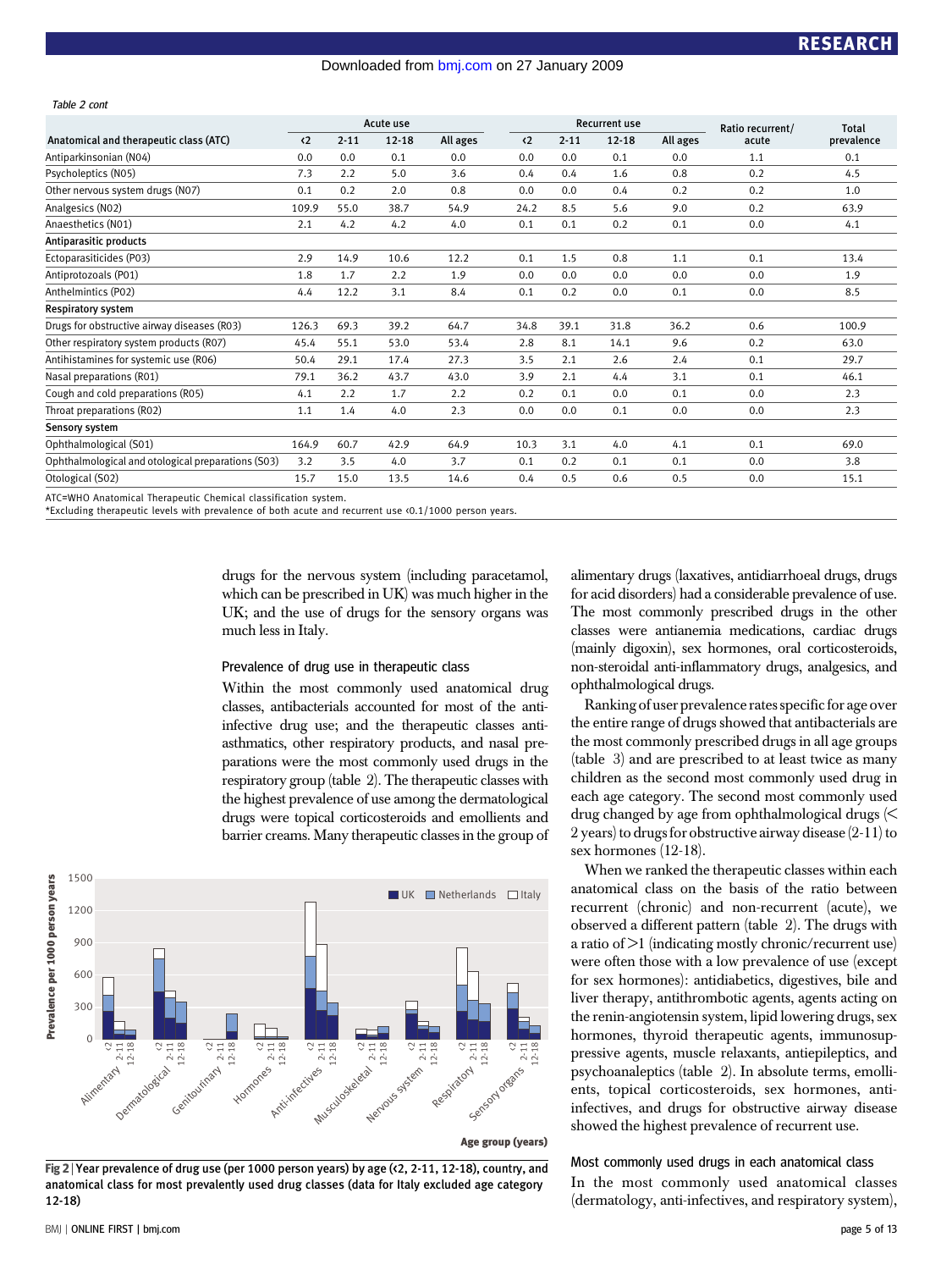the most common individual dermatological drugs were fusidic acid (except for Italy), topical steroids, and topical imidazole/triazole derivatives (tables 4, 5, and 6). The topical triazoles/imidazoles were off label in most countries for at least one or more age categories. In the anti-infectives group (J), penicillin derivatives (amoxicillin, co-amoxiclav, and phenoxymethylpenicillin) followed by macrolides (erythromycin, clarithromycin) were the most common, cefalexin (UK, <2 year) was the only off label drug. Oral aciclovir was one of the top five anti-infective drugs in Italy. Among the respiratory drugs, salbutamol and inhaled steroids (beclometasone, fluticasone, flunisolide), antihistamines (cetirizine, loratidine, clorpheniramine), and xylometazoline were most commonly prescribed. Beclometasone, xylometazoline, and cetirizine were off label in the youngest children  $\leq$  years) in the UK and the Netherlands.

In the moderately used drugs (gastrointestinal, genitourinary, nervous system, and sensory system drugs), the most commonly prescribed alimentary tract

Table 3 | Top 10 most commonly used therapeutic classes in various age categories

| Therapeutic class (ATC)                                                      | Users/1000 person years |
|------------------------------------------------------------------------------|-------------------------|
| <2 years                                                                     |                         |
| Antibacterials for systemic use (J01)                                        | 435                     |
| Ophthalmologicals (S01)                                                      | 175                     |
| Corticosteroids, dermatological preparations (D07)                           | 165                     |
| Drugs for obstructive airway diseases (R03)                                  | 161                     |
| Emollients and protectives (D02)                                             | 147                     |
| <b>Analgesics (NO2</b>                                                       | 134                     |
| Nasal preparations (R01)                                                     | 83                      |
| Antidiarrhoeals, intestinal anti-inflammatory/anti-infective agents<br>(A07) | 67                      |
| Stomatological preparations (A01)                                            | 59                      |
| Corticosteroids for systemic use (H02)                                       | 57                      |
| 2-11 years                                                                   |                         |
| Antibacterials for systemic use (J01)                                        | 288                     |
| Drugs for obstructive airway diseases (R03)                                  | 108                     |
| Corticosteroids, dermatological preparations (D07                            | 86                      |
| Emollients and protectives (D02)                                             | 67                      |
| Ophthalmologicals (S01)                                                      | 64                      |
| Analgesics (NO2                                                              | 63                      |
| Other respiratory system products (R07)                                      | 63                      |
| Nasal preparations (R01)                                                     | 38                      |
| Antibiotics and chemotherapeutics (D06)                                      | 37                      |
| Anti-inflammatory and antirheumatic products (M01)                           | 33                      |
| 12-18 years                                                                  |                         |
| Antibacterials for systemic use (J01)                                        | 194                     |
| Sex hormones and modulators of genital system (G03)                          | 82                      |
| Drugs for obstructive airway diseases (R03)                                  | 71                      |
| Other respiratory system products (R07)                                      | 67                      |
| Corticosteroids, dermatological preparations (D07)                           | 65                      |
| Anti-inflammatory and antirheumatic products (M01)                           | 57                      |
| Nasal preparations (R01)                                                     | 48                      |
| Ophthalmologicals (S01)                                                      | 47                      |
| Anti-acne preparations (D10                                                  | 46                      |
| Analgesics (NO2)                                                             | 44                      |
| ATC=WHO Anatomical Therapeutic Chemical classification system.               |                         |

drugs (A) were laxatives (lactulose), miconazole, domperidone, and mebeverine. Only ranitidine and laurilsulfate were off label in children <2 years. For the genitourinary drugs, the top five in the Netherlands and UK were oral contraceptives and topical antifungals (miconazole), whereas in Italy (up to age 12) oestrogens, drugs to treat incontinence, and antiseptics were the most commonly prescribed. The percentage of off label use of oral contraceptives and antifungals was high in the Netherlands and the UK. Among drugs for the nervous system, paracetamol is clearly the most used (but probably underestimated because of high over the counter use); methylphenidate (Netherlands and UK), lidocaine (Netherlands), pizotifen (UK), fluoxetine (UK) diazepam, niaprazine (Italy), and valproic acid (Italy) were also in the top five of at least one country. None of them was used off label, except diazepam for children under 12 in the Netherlands. In the group of sensory organ drugs many different drugs were used in the various countries, the most commonly prescribed drugs in the Netherlands (fusidic acid, levocabastine) and the UK (chloramphenicol) were off label.

The low prevalence drugs comprised many classes (groups blood, cardiovascular, hormonal, antineoplastic, musculoskeletal, antiparastic). In the blood forming organs group (B), phytomenadione, iron, tranexamic acid, platelet inhibitors, and vitamin K antagonists were most commonly prescribed. Salicylic acid derivatives were off label. In the cardiovascular drug group topical steroids (antihaemorrhoid creams), topical anaesthetics (lidocaine, oxetacaine), β blockers (propranolol, atenolol), furosemide, disopyramide, adrenaline (epinephrine), and enalapril were most common. Furosemide, β blockers, adrenaline, and topical (antihaemorrhoidal) steroids were off label in at least one country. For the non-sex hormones, desmopressin, oral steroids (dexamethasone, prednisolone and prednisone), levothyroxine and glucagons) were the most commonly prescribed drugs. Only the oral steroids were off label (Netherlands and UK only). The most commonly prescribed antineoplastic and immunomodulating drugs differed substantially between countries but were almost always off label. In the musculoskeletal drug group non-steroidal antiinflammatory drugs were the most commonly prescribed, with important sequence differences between countries but little off label use except in Italy, where the number one and two drugs (ibuprofen and morniflumate) were off label. In all countries the number one antiprotozoal drug was mebendazole, with little off label drug use.

We have provided a unique overview of primary care prescription patterns in a large multinational European paediatric population. The data could be used to improve the prioritisation of research into long term safety of paediatric drugs, as well as efficacy and effectiveness studies in paediatric medicine. Off label use in some of the most commonly and recurrently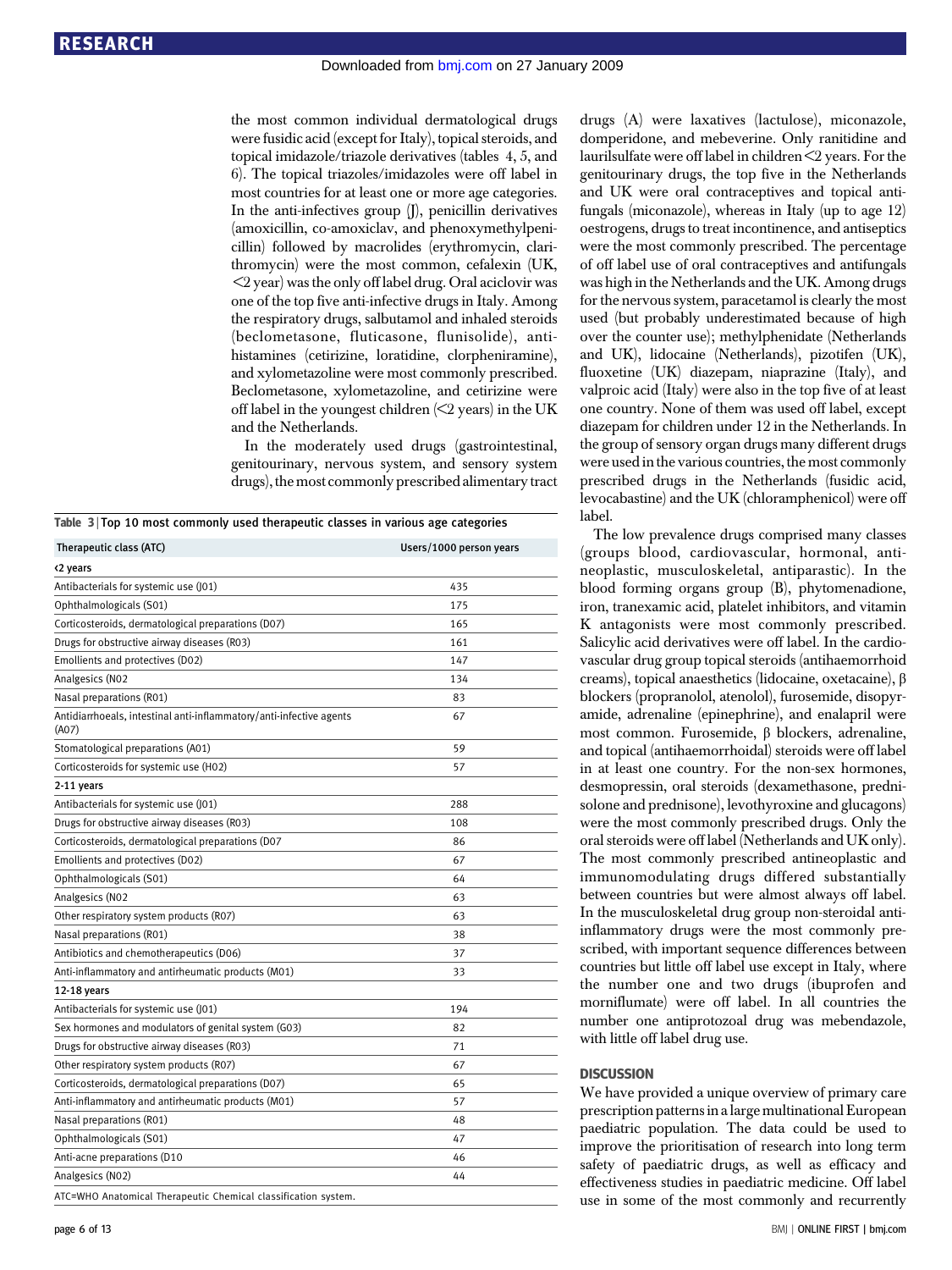| Table 4   Most commonly used drugs (use per 1000 children per year) by anatomical level and age in 2005 plus paediatric licensing status in Netherlands |                |                         |                |                           |                |                            |                    |
|---------------------------------------------------------------------------------------------------------------------------------------------------------|----------------|-------------------------|----------------|---------------------------|----------------|----------------------------|--------------------|
|                                                                                                                                                         |                | <2 years<br>% off label | No/1000        | 2-11 years<br>% off label |                | 12-18 years<br>% off label | <b>Total users</b> |
| Drug class and name                                                                                                                                     | No/1000        |                         |                |                           | No/1000        |                            | /1000              |
| Alimentary tract (A)                                                                                                                                    |                |                         |                |                           |                |                            |                    |
| Lactulose                                                                                                                                               | 92             | $\pmb{0}$               | 332            | $\mathbf 0$               | 58             | $\mathbf 0$                | 482                |
| Domperidone                                                                                                                                             | 79             | $\bf 0$                 | 222            | $\boldsymbol{0}$          | 73             | $\pmb{0}$                  | 374                |
| Miconazole                                                                                                                                              | 200            | $\pmb{0}$               | 30             | $\mathbf 0$               | 8              | $\mathbf 0$                | 238                |
| Nystatin                                                                                                                                                | 130            | $\mathbf 0$             | 11             | $\mathbf 0$               | 3              | $\,0\,$                    | 144                |
| Laurilsulfate                                                                                                                                           | 20             | 100                     | 80             | $\pmb{0}$                 | 17             | $\,0\,$                    | 117                |
| Blood and blood forming organs (B)                                                                                                                      |                |                         |                |                           |                |                            |                    |
| Ferrous fumarate                                                                                                                                        | $\overline{2}$ | $\bf 0$                 | 60             | $\mathbf 0$               | 57             | $\mathbf 0$                | 119                |
| Phytomenadione                                                                                                                                          | 41             | $\pmb{0}$               | $\overline{2}$ | $\boldsymbol{0}$          | 3              | $\mathbf 0$                | 46                 |
| Carbasalate calcium                                                                                                                                     | $\mathbf{1}$   | 100                     | 12             | 100                       | $\pmb{0}$      | NA                         | 13                 |
| Cardiovascular (C)                                                                                                                                      |                |                         |                |                           |                |                            |                    |
| Hydrocortisone (haemorrhoids)                                                                                                                           | 12             | 100                     | 29             | 100                       | 10             | 100                        | 51                 |
| Lidocaine                                                                                                                                               | 3              | 100                     | 30             | $\pmb{0}$                 | 13             | $\mathbf 0$                | 46                 |
| Propranolol                                                                                                                                             | $\mathbf 0$    | <b>NA</b>               | 5              | $\mathbf 0$               | 18             | $\mathbf 0$                | 23                 |
| Adrenaline (epinephrine)                                                                                                                                | $\mathbf 0$    | NA                      | 17             | $\mathbf 0$               | $\sqrt{4}$     | $\mathsf 0$                | 21                 |
| Enalapril                                                                                                                                               | 0              | NA                      | $\overline{2}$ | $\pmb{0}$                 | 5              | $\pmb{0}$                  | $\overline{7}$     |
| Dermatological (D)                                                                                                                                      |                |                         |                |                           |                |                            |                    |
| Fusidic acid                                                                                                                                            | 194            | 100                     | 1013           | 100                       | 311            | 100                        | 1518               |
| Hydrocortisone                                                                                                                                          | 284            | 100                     | 734            | 100                       | 269            | 100                        | 1287               |
| Miconazole                                                                                                                                              | 273            | $\mathbf 0$             | 337            | $\pmb{0}$                 | 204            | $\mathbf 0$                | 814                |
| Triamcinolone                                                                                                                                           | 36             | 100                     | 360            | 100                       | 292            | 100                        | 688                |
| Ketoconazole                                                                                                                                            | 48             | 100                     | 168            | 100                       | 139            | 100                        | 355                |
| Genitourinary system and sex hormones (G)                                                                                                               |                |                         |                |                           |                |                            |                    |
| Levonorgestrel/oestrogen                                                                                                                                | $\mathbf{1}$   | 100                     | 3              | 100                       | 1034           | 100                        | 1038               |
| Cyproterone/oestrogen                                                                                                                                   | $\mathbf 0$    | <b>NA</b>               | 4              | 100                       | 321            | 100                        | 325                |
| Norethisterone                                                                                                                                          | 0              | NA                      | $\overline{2}$ | 100                       | 98             | 100                        | 100                |
| Miconazole                                                                                                                                              | 4              | 100                     | 14             | 100                       | 58             | 100                        | 76                 |
| Lynestrenol                                                                                                                                             | 0              | NA                      | 4              | 100                       | 57             | 100                        | 61                 |
| Systemic hormonal preparations (H)                                                                                                                      |                |                         |                |                           |                |                            |                    |
| Desmopressin                                                                                                                                            | 0              | <b>NA</b>               | 94             | $\mathbf 0$               | 49             | $\mathbf 0$                | 143                |
| Prednisolone                                                                                                                                            | 14             | 100                     | 41             | 100                       | 31             | 100                        | 86                 |
| Levothyroxine sodium                                                                                                                                    | $\mathbf{1}$   | $\pmb{0}$               | 13             | $\mathbf 0$               | 16             | $\mathbf 0$                | 30                 |
| Prednisone                                                                                                                                              | $\mathbf 0$    | NA                      | 11             | 100                       | $\overline{7}$ | 100                        | 18                 |
| Dexamethasone                                                                                                                                           | 4              | 0                       | 6              | $\mathbf 0$               | $\overline{2}$ | $\mathbf 0$                | 12                 |
| Anti-infectives for systemic use (J)                                                                                                                    |                |                         |                |                           |                |                            |                    |
| Amoxicillin                                                                                                                                             | 763            | $\mathbf 0$             | 1870           | $\mathbf 0$               | 302            | $\mathbf 0$                | 2935               |
| Co-amoxiclav                                                                                                                                            | 133            | $\mathbf 0$             | 657            | $\pmb{0}$                 | 155            | $\pmb{0}$                  | 945                |
| Clarithromycin                                                                                                                                          | 131            | $\pmb{0}$               | 489            | $\pmb{0}$                 | 137            | 0                          | 757                |
| Azithromycin                                                                                                                                            | 47             | $\mathbf 0$             | 246            | $\mathbf 0$               | 111            | $\mathbf{0}$               | 404                |
| Pheneticillin                                                                                                                                           | 22             | $\mathsf 0$             | 211            | $\mathbf 0$               | 161            | $\mathbf 0$                | 394                |
| Antineoplastic and immunomodulating agents (L)                                                                                                          |                |                         |                |                           |                |                            |                    |
| Fluorouracil                                                                                                                                            | 0              | <b>NA</b>               | 6              | 100                       | $\mathbf{3}$   | 100                        | 9                  |
| Azathioprine                                                                                                                                            | $\pmb{0}$      | <b>NA</b>               | $\pmb{0}$      | $\pmb{0}$                 | $\overline{3}$ | $\,0\,$                    | 3                  |
| Triptorelin                                                                                                                                             | $\mathbf 0$    | <b>NA</b>               | $\overline{2}$ | 100                       | $\pmb{0}$      | 100                        | $\overline{2}$     |
| Methotrexate                                                                                                                                            | 0              | <b>NA</b>               | $1\,$          | $\mathbf 0$               | $\pmb{0}$      | $\mathbf 0$                | $\mathbf{1}$       |
| Ciclosporin                                                                                                                                             | $\pmb{0}$      | NA                      | $\mathbf{1}$   | $\mathbf 0$               | $\pmb{0}$      | $\mathsf 0$                | $\mathbf{1}$       |
| Musculoskeletal system (M)                                                                                                                              |                |                         |                |                           |                |                            |                    |
| Diclofenac                                                                                                                                              | $\mathbf 0$    | <b>NA</b>               | 29             | $\pmb{0}$                 | 233            | $\,0\,$                    | 262                |
| Naproxen                                                                                                                                                | 0              | <b>NA</b>               | 10             | $\pmb{0}$                 | 171            | $\mathsf 0$                | 181                |
| Ibuprofen                                                                                                                                               | $\pmb{0}$      | <b>NA</b>               | 29             | $\pmb{0}$                 | 131            | $\pmb{0}$                  | 160                |
| Diclofenac, combinations                                                                                                                                | $\mathbf 0$    | <b>NA</b>               | $\overline{2}$ | 100                       | 12             | 100                        | 14                 |
| Bufexamac                                                                                                                                               | 3              | 100                     | 8              | 100                       | 3              | 100                        | 14                 |
| Nervous system (N)                                                                                                                                      |                |                         |                |                           |                |                            |                    |
| Methylphenidate                                                                                                                                         | $\mathbf 0$    | NA                      | 125            | $\mathbf 0$               | 140            | $\mathbf 0$                | 265                |
| Paracetamol                                                                                                                                             | 38             | 0                       | 99             | $\mathbf 0$               | 32             | $\mathbf 0$                | 169                |
| Lidocaine-prilocaine                                                                                                                                    | 3              | $\mathbf 0$             | 110            | $\mathbf 0$               | 14             | $\mathbf 0$                | 127                |
| Carbasalate calcium                                                                                                                                     | $\pmb{0}$      | <b>NA</b>               | 27             | $\pmb{0}$                 | 79             | $\mathbf 0$                | 106                |
| Diazepam                                                                                                                                                | 8              | 100                     | 39             | 100                       | 34             | $\mathsf 0$                | 81                 |
| Antiparasitic drugs, insecticides, and repellents (P)                                                                                                   |                |                         |                |                           |                |                            |                    |
| Mebendazole                                                                                                                                             | $\mathbf{1}$   | $\pmb{0}$               | 87             | $\mathbf 0$               | 14             | $\mathbf 0$                | 102                |

Table 4 cont at the top of the next page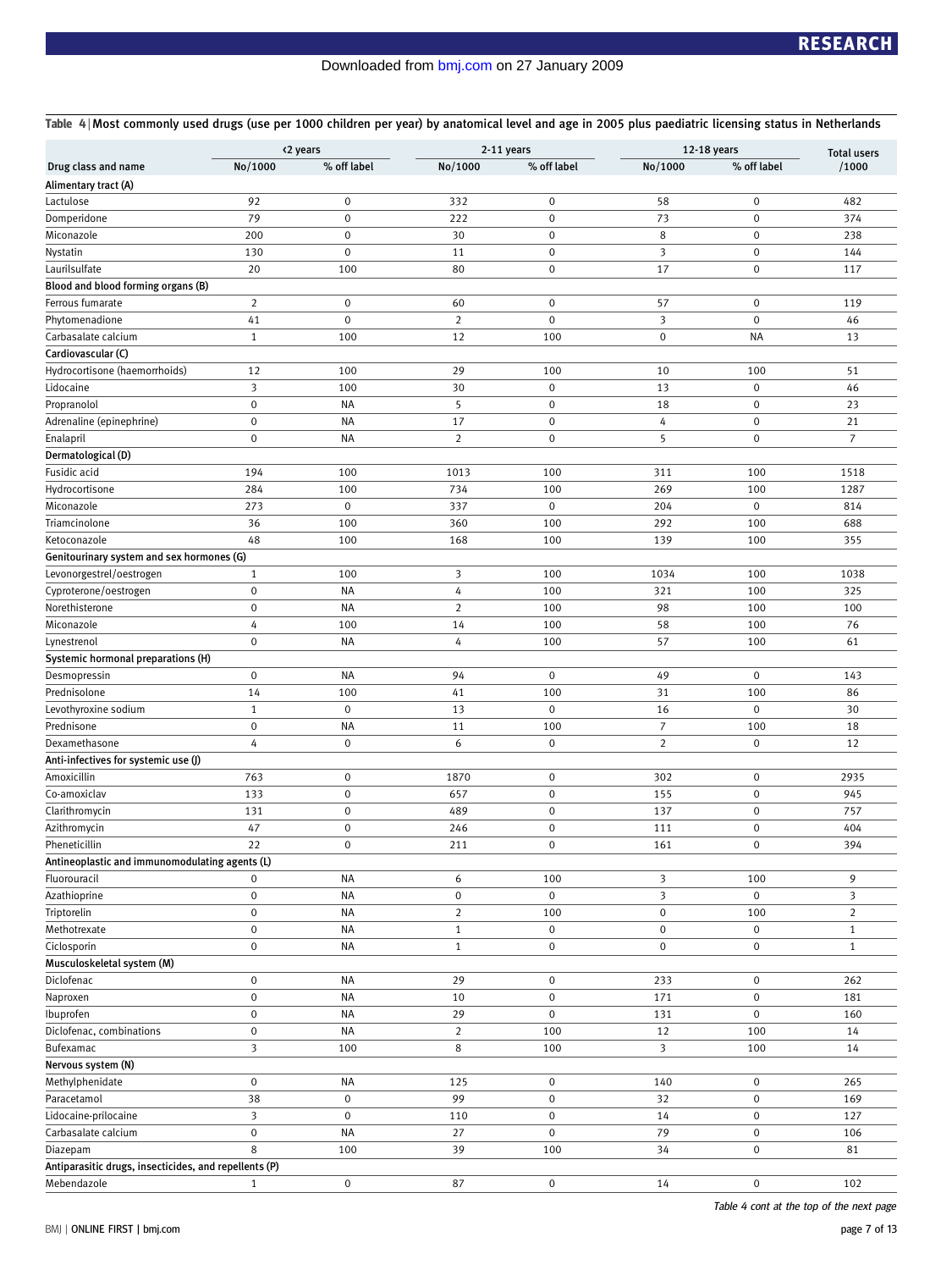$Table 4$  cont

|                                |                | <2 years    |         | 2-11 years  | 12-18 years | <b>Total users</b> |       |
|--------------------------------|----------------|-------------|---------|-------------|-------------|--------------------|-------|
| Drug class and name            | No/1000        | % off label | No/1000 | % off label | No/1000     | % off label        | /1000 |
| Metronidazole                  | 2              | 100         | 21      | 0           | 20          | $\mathbf 0$        | 43    |
| Proguanil, combinations        | $\mathbf 0$    | <b>NA</b>   | 4       | $\mathbf 0$ | 10          | $\mathbf 0$        | 14    |
| Permethrin                     | $\mathbf{1}$   | $\mathbf 0$ | 8       | 0           | 3           | $\mathbf 0$        | 12    |
| Respiratory system (R)         |                |             |         |             |             |                    |       |
| Salbutamol                     | 311            | $\mathbf 0$ | 1053    | $\pmb{0}$   | 448         | $\mathbf 0$        | 1813  |
| Fluticasone                    | 159            | $\mathbf 0$ | 702     | 0           | 201         | $\mathbf 0$        | 1062  |
| Desloratadine                  | 14             | $\mathbf 0$ | 447     | $\pmb{0}$   | 366         | $\mathbf 0$        | 827   |
| Xylometazoline                 | 154            | 100         | 356     | 0           | 143         | $\mathbf 0$        | 654   |
| Levocetirizine                 | $\mathbf 0$    | <b>NA</b>   | 177     | $\mathbf 0$ | 302         | $\mathbf 0$        | 479   |
| Sensory organs (S)             |                |             |         |             |             |                    |       |
| Fusidic acid                   | 342            | 100         | 441     | 100         | 263         | 100                | 1049  |
| Levocabastine                  | $\overline{2}$ | 100         | 130     | 100         | 156         | 100                | 291   |
| Hydrocortisone/anti-infectives | 12             | $\mathbf 0$ | 129     | 0           | 70          | $\mathbf 0$        | 211   |
| Lidocaine                      | 33             | 100         | 135     | $\pmb{0}$   | 16          | $\mathbf 0$        | 185   |
| NA=not assessable.             |                |             |         |             |             |                    |       |

used drugs is high (such as oral contraceptives) and these should be considered for prioritisation.

#### Prioritisation of research on drug safety in paediatrics

We recommend two important assessments in prioritising research needs in medicines for children: public health assessment,<sup>16</sup> comprising the severity and prevalence of disease and the availability of treatment alternatives; and assessment of use. This may comprise the frequency or volume of use and the licensing/ labelling status of medicines for children. The use of off label and unlicensed medicines implies that there are no proper labelling and dosing recommendations, which can potentially be harmful to children.17-20 Therefore off label and unlicensed medicines should be a higher priority for research than licensed/on label medications, especially if no data on safety and efficacy in children are available. We focused on assessing the volume and labelling status to provide knowledge to experts and facilitate research prioritisation that includes both the public health as well as the assessment of use.

Our data on use support the conclusions of the recently published EMEA consensus/expert derived list of research priorities concerning off patent medicinal products, $^{16}$  which emphasised the need for paediatric studies of the safety of topical, systemic, and inhaled steroids. Steroids are associated with impaired growth, $21$  abnormalities in glucose meta bolism,<sup>22</sup> and adrenal suppression.<sup>2324</sup> Of these, growth retardation is the most common and is of particular concern in children. The extent of growth suppression varies with the method of administration (such as inhaled or oral) and the duration of treatment, as well as with the type and dose of glucocorticoid used. $2125$ EMEA also lists topical and systemic antifungals (imidazoles/triazoles), acid reducing drugs, and antineoplastic drugs as research priorities. These drugs are often or recurrently used and are mostly off label. Many other drugs listed did not appear as commonly used drugs in our study and, on the basis of frequency of use in primary care alone, would not be considered as priorities but apparently were considered priorities for other reasons.Onthe other hand, sex hormones are not listed on the priority list, whereas they are commonly and recurrently prescribed, mostly off label. Few long term safety studies on the use of sex hormones in adolescents are available and to our knowledge there are no randomised controlled trials on their safety and efficacy in this age group. The use of oral contraceptives in adolescents has been associated with an increased risk of lower bone mineral density, higher serum cholesterol concentrations,

triglyceridaemia,<sup>26-28</sup> cardiovascular events (such as myocardial infarction and stroke), and venous thromboembolism.29-33 As the use of sex hormones in young adolescents is relatively high, leading to a long duration of use, further studies on the efficacy and long term safety effects of these drugs in young women are warranted.

Although patterns of drug use and labelling status can inform decisions on prioritisation of research, these data inform also us about suboptimal use and might even uncover undesirable prescribing practices. For example, fusidic acid and chloramphenicol are often used and often off label(tables 4-6). Inthe Netherlands, fusidic acid is prescribed for the treatment of conjunctivitis, similar to chloramphenicol in the UK. The beneficial effect of antibiotics in the treatment of this condition, however, has not been proved.<sup>34 35</sup> Indeed acute bacterial conjunctivitis is often a self limiting condition, and topical antibiotic use offers only marginal benefit in improving clinical outcomes; hence the emphasis should be on educating clinicians not to prescribe such treatment rather than a call for more research.36 37 Another example underlining the need for education rather than research is the cough and cold medications. These drugs are not only available overthe counter but are also often prescribed, which should be strongly discouraged because of reports of death and lack of efficacy.<sup>38</sup>

#### Patterns of drug use

We found that the prevalence of the most commonly prescribed drugs in primary care is highest in children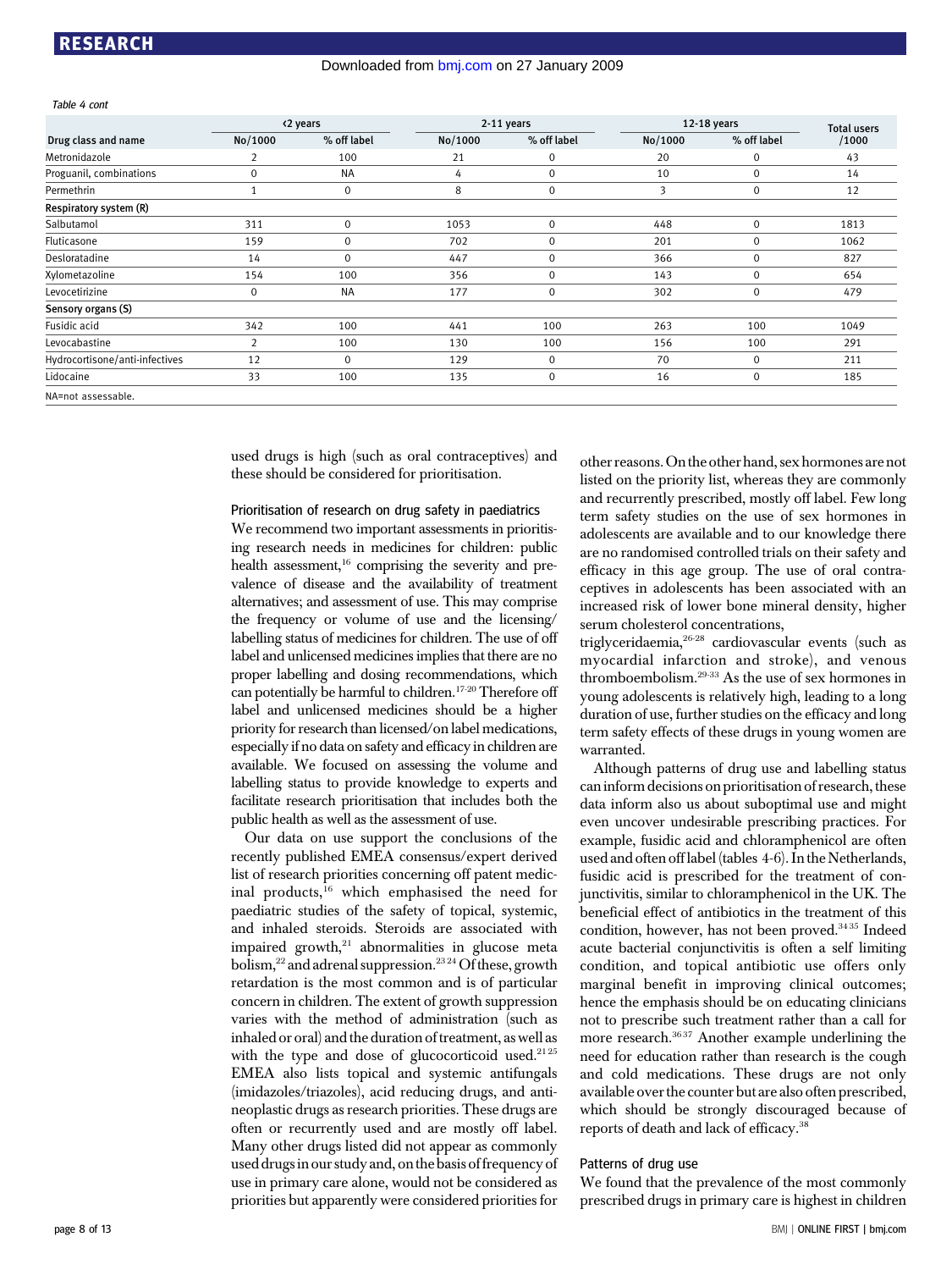| Table 5  Most commonly used drugs (use per 1000 children per year) by anatomical level and age in 2005 plus paediatric licensing status in UK |  |  |  |  |
|-----------------------------------------------------------------------------------------------------------------------------------------------|--|--|--|--|
|                                                                                                                                               |  |  |  |  |

|                                                |                | <2 years           |                  | 2-11 years  |                | 12-18 years              | <b>Total users</b> |
|------------------------------------------------|----------------|--------------------|------------------|-------------|----------------|--------------------------|--------------------|
| Drug class and name                            | No/1000        | % off label        | No/1000          | % off label | No/1000        | % off label              | /1000              |
| Alimentary tract (A)                           |                |                    |                  |             |                |                          |                    |
| Lactulose                                      | 797            | $\pmb{0}$          | 2565             | $\pmb{0}$   | 565            | $\pmb{0}$                | 3927               |
| Miconazole                                     | 566            | $\mathbf 0$        | 134              | $\pmb{0}$   | 31             | $\pmb{0}$                | 731                |
| Ranitidine                                     | 145            | 100                | 133              | $\mathbf 0$ | 343            | $\pmb{0}$                | 622                |
| Mebeverine                                     | $\pmb{0}$      | <b>NA</b>          | 57               | $\pmb{0}$   | 524            | $\pmb{0}$                | 581                |
| Domperidone                                    | 103            | $\mathbf 0$        | 136              | $\mathbf 0$ | 247            | $\mathbf 0$              | 486                |
| Blood and blood forming organs (B)             |                |                    |                  |             |                |                          |                    |
| Folic acid                                     | 141            | 100                | 48               | $\pmb{0}$   | 368            | $\pmb{0}$                | 558                |
| Tranexamic acid                                | $\pmb{0}$      | <b>NA</b>          | 9                | $\mathbf 0$ | 295            | $\mathbf 0$              | 304                |
| Aspirin                                        | 12             | 100                | 52               | 100         | 37             | $\mathsf 0$              | 103                |
| Warfarin                                       | $1\,$          | 100                | 17               | 100         | 25             | 100                      | 46                 |
| Phytomenadione                                 | 26             | $\mathbf 0$        | 10               | $\pmb{0}$   | $\overline{7}$ | $\mathbf 0$              | 43                 |
| Cardiovascular (C)                             |                |                    |                  |             |                |                          |                    |
| Adrenaline (epinephrine)                       | 6              | 100                | 580              | $\mathbf 0$ | 383            | 0                        | 970                |
| Propranolol                                    | 4              | $\mathbf 0$        | 27               | $\mathbf 0$ | 262            | $\mathbf 0$              | 293                |
| Furosemide                                     | 18             | 100                | 38               | $\pmb{0}$   | 19             | $\mathbf 0$              | 76                 |
| Atenolol                                       | $\overline{2}$ | 100                | 31               | 100         | 42             | 100                      | 78                 |
| Enalapril                                      | $\pmb{0}$      | <b>NA</b>          | 26               | $\mathbf 0$ | 37             | $\mathbf 0$              | 63                 |
| Dermatological (D)                             |                |                    |                  |             |                |                          |                    |
| Hydrocortisone                                 | 2425           | $\mathbf 0$        | 7311             | $\pmb{0}$   | 2574           | $\mathsf 0$              | 12 3 10            |
| Fusidic acid                                   | 880            | $\mathbf 0$        | 3936             | $\pmb{0}$   | 1457           | $\bf 0$                  | 6273               |
| Clobetasone butyrate                           | 232            | $\mathbf 0$        | 1888             | $\pmb{0}$   | 1080           | $\pmb{0}$                | 3200               |
| Clotrimazole                                   |                |                    |                  |             |                |                          |                    |
|                                                | 828            | 100<br>$\mathbf 0$ | 1617             | $\pmb{0}$   | 627            | $\mathbf 0$<br>$\pmb{0}$ | 3073               |
| Betamethasone                                  | 74             |                    | 967              | $\pmb{0}$   | 1360           |                          | 2401               |
| Genitourinary system and sex hormones (G)      |                |                    |                  |             |                |                          |                    |
| Clotrimazole                                   | 61             | 100                | 182              | 100         | 801            | $\mathsf 0$              | 1046               |
| Norethisterone                                 | $\pmb{0}$      | <b>NA</b>          | $\overline{4}$   | 100         | 1019           | 100                      | 1025               |
| Levonorgestrel                                 | $\pmb{0}$      | <b>NA</b>          | $\mathbf 0$      | $\pmb{0}$   | 946            | $\mathsf 0$              | 946                |
| Medroxyprogestrogen                            | 0              | <b>NA</b>          | $\mathbf{1}$     | 100         | 693            | $\pmb{0}$                | 695                |
| Desogestrel                                    | $1\,$          | 100                | $\mathbf 0$      | 100         | 268            | 100                      | 272                |
| Systemic hormonal preparations (H)             |                |                    |                  |             |                |                          |                    |
| Desmopressin                                   | $\mathbf 0$    | <b>NA</b>          | 467              | $\pmb{0}$   | 312            | $\mathbf 0$              | 779                |
| Levothyroxine                                  | 19             | $\mathbf 0$        | 89               | $\mathbf 0$ | 159            | $\mathbf 0$              | 267                |
| Glucagon                                       | $\mathbf 0$    | <b>NA</b>          | 77               | $\mathbf 0$ | 108            | $\mathbf 0$              | 185                |
| Dexamethasone                                  | 19             | 100                | 44               | $\pmb{0}$   | 8              | $\mathbf 0$              | 72                 |
| Somatropin                                     | $\mathbf{0}$   | <b>NA</b>          | 28               | $\pmb{0}$   | 26             | $\pmb{0}$                | 54                 |
| Anti-infectives for systemic use (J)           |                |                    |                  |             |                |                          |                    |
| Phenoxymethylpenicillin                        | 518            | $\boldsymbol{0}$   | 6057             | $\pmb{0}$   | 5710           | $\pmb{0}$                | 12285              |
| Flucloxacillin                                 | 897            | $\pmb{0}$          | 6043             | $\pmb{0}$   | 4223           | $\pmb{0}$                | 11 1 63            |
| Erythromycin                                   | 1287           | $\mathbf 0$        | 5265             | $\pmb{0}$   | 3386           | $\mathbf 0$              | 9938               |
| Trimethoprim                                   | 351            | $\boldsymbol{0}$   | 2623             | $\pmb{0}$   | 2122           | 0                        | 5096               |
| Cefalexin                                      | 345            | 100                | 1597             | $\pmb{0}$   | 1098           | $\mathbf 0$              | 3041               |
| Antineoplastic and immunomodulating agents (L) |                |                    |                  |             |                |                          |                    |
| Azathioprine                                   | $\pmb{0}$      | <b>NA</b>          | 16               | $\pmb{0}$   | 65             | $\pmb{0}$                | 81                 |
| Methotrexate                                   | $\pmb{0}$      | <b>NA</b>          | 10               | $\pmb{0}$   | 24             | $\pmb{0}$                | 34                 |
| Ciclosporin                                    | 0              | <b>NA</b>          | 13               | 100         | 8              | 0                        | 22                 |
| Tacrolimus                                     | $\pmb{0}$      | <b>NA</b>          | 5                | $\pmb{0}$   | 9              | $\pmb{0}$                | 14                 |
| Goserelin                                      | 0              | <b>NA</b>          | $\overline{2}$   | 100         | $\overline{2}$ | 100                      | 6                  |
| Musculoskeletal system (M)                     |                |                    |                  |             |                |                          |                    |
| Ibuprofen                                      | 1085           | $\,0\,$            | 5404             | $\,0\,$     | 4251           | $\mathbf 0$              | 10740              |
| Diclofenac                                     | $\overline{2}$ | $\boldsymbol{0}$   | 41               | $\pmb{0}$   | 1247           | $\mathsf 0$              | 1290               |
| Mefenamic acid                                 | $\mathbf 0$    | <b>NA</b>          | 11               | $\,0\,$     | 1278           | $\,0\,$                  | 1289               |
| Naproxen                                       | $\pmb{0}$      | <b>NA</b>          | 4                | $\pmb{0}$   | 143            | $\pmb{0}$                | 147                |
| Ketoprofen                                     | 0              | <b>NA</b>          | 15               | 100         | 70             | $\pmb{0}$                | 86                 |
| Nervous system (N)                             |                |                    |                  |             |                |                          |                    |
| Paracetamol                                    | 4292           | $\pmb{0}$          | 11085            | $\mathbf 0$ | 2832           | $\,0\,$                  | 18 209             |
| Methylphenidate                                | $\pmb{0}$      | <b>NA</b>          | 286              | $\pmb{0}$   | 433            | $\pmb{0}$                | 719                |
| Pizotifen                                      | $\mathbf 0$    | <b>NA</b>          | 207              | $\,0\,$     | 430            | $\mathsf 0$              | 637                |
| Fluoxetine                                     | $\pmb{0}$      | <b>NA</b>          | $\boldsymbol{6}$ | $\pmb{0}$   | 398            | $\pmb{0}$                | 404                |
| Diazepam                                       | 4              | $\pmb{0}$          | 124              | $\pmb{0}$   | 266            | $\pmb{0}$                | 394                |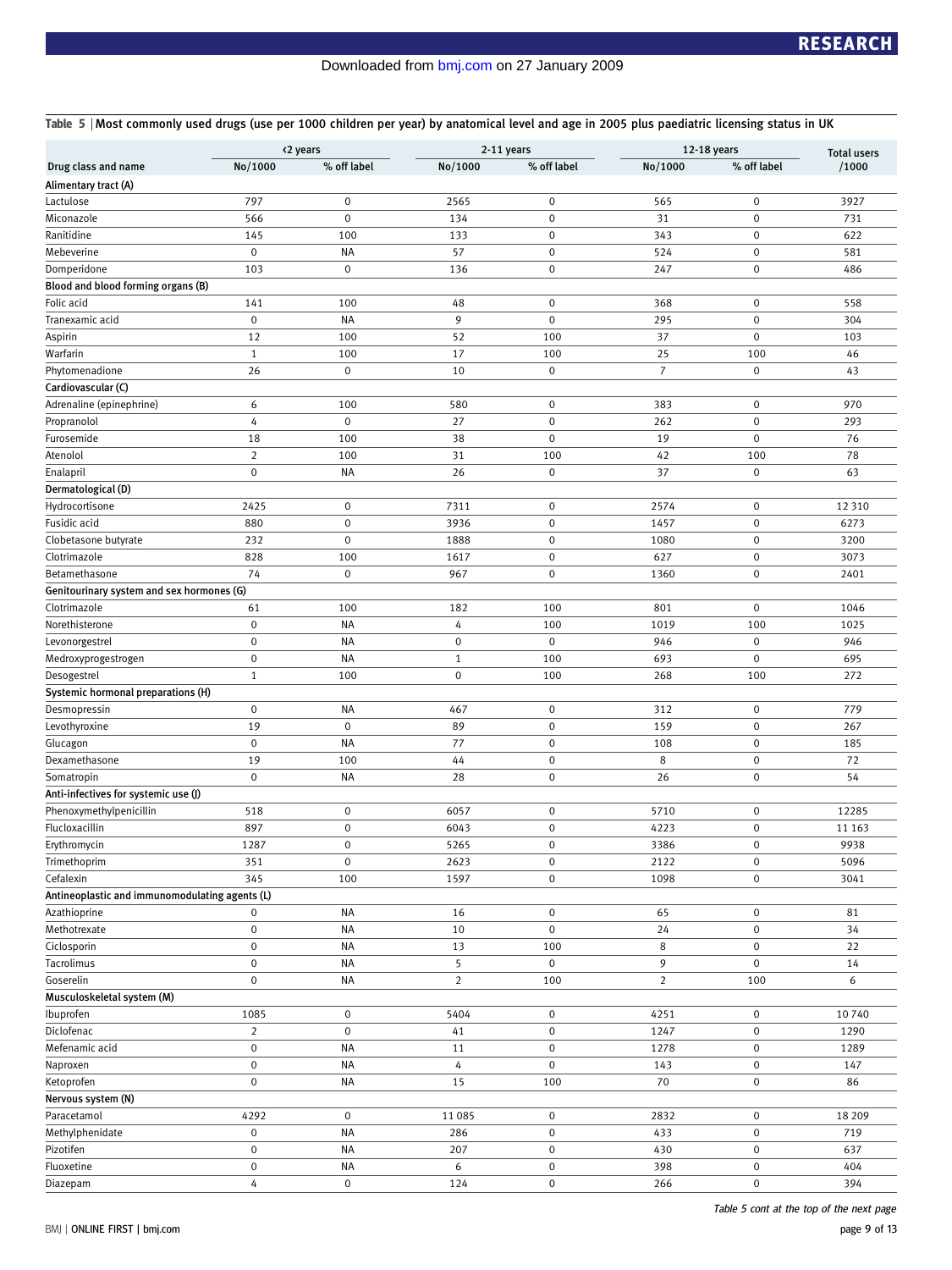#### Table 5 cont

|                                                       |              | <2 years    |          | 2-11 years   |         | 12-18 years  | <b>Total users</b> |
|-------------------------------------------------------|--------------|-------------|----------|--------------|---------|--------------|--------------------|
| Drug class and name                                   | No/1000      | % off label | No/1000  | % off label  | No/1000 | % off label  | /1000              |
| Antiparasitic drugs, insecticides, and repellents (P) |              |             |          |              |         |              |                    |
| Mebendazole                                           | 24           | 100         | 1695     | $\mathbf{0}$ | 349     | $\mathbf{0}$ | 2069               |
| Phenothrin                                            | 3            | $\mathbf 0$ | 201      | $\mathbf 0$  | 53      | $\mathbf 0$  | 257                |
| Permethrin                                            | 35           | $\mathbf 0$ | 845      | $\mathbf{0}$ | 400     | $\mathbf 0$  | 1280               |
| Malathion                                             | 40           | $\mathbf 0$ | 1088     | $\mathbf 0$  | 372     | $\mathbf 0$  | 1500               |
| Respiratory system (R)                                |              |             |          |              |         |              |                    |
| Salbutamol                                            | 1309         | 100         | 12 4 0 3 | $\mathbf{0}$ | 8321    | $\mathbf 0$  | 22 0 34            |
| Beclometasone                                         | 256          | 100         | 6332     | $\mathbf 0$  | 3963    | $\mathbf{0}$ | 10 5 5 2           |
| Cetirizine                                            | 24           | 100         | 3382     | $\mathbf 0$  | 4145    | $\mathbf 0$  | 7552               |
| Chlorphenamine                                        | 578          | 0           | 3945     | 0            | 959     | 0            | 5482               |
| Loratadine                                            | $\mathbf{1}$ | $\pmb{0}$   | 1992     | $\mathbf 0$  | 2261    | $\mathbf 0$  | 4254               |
| Sensory organs (S)                                    |              |             |          |              |         |              |                    |
| Chloramphenicol                                       | 4155         | 100         | 7161     | $\mathbf{0}$ | 2192    | $\mathbf{0}$ | 13 5 09            |
| Cromoglicic acid                                      | 53           | 100         | 1875     | $\mathbf 0$  | 2630    | $\mathbf 0$  | 4559               |
| Fusidic acid                                          | 1316         | $\mathbf 0$ | 1951     | $\mathbf 0$  | 540     | $\mathbf 0$  | 3807               |
| Nedocromil                                            | $\mathbf 0$  | <b>NA</b>   | 265      | $\mathbf{0}$ | 465     | $\mathbf{0}$ | 730                |
| Hydrocortisone                                        | 101          | 100         | 236      | 0            | 57      | $\mathbf 0$  | 395                |
| $M_A = n \times n \times n \times n$                  |              |             |          |              |         |              |                    |

NA=not assessable.

aged under 2, that the most commonly used drugs (antiinfectives, dermatologicals, and respiratory drugs) are the same in all three age categories, and that almost all other drugs are used by lessthan 10% of children a year. In general, we can categorise three groups of drug use: drugs used by more than 10% of children a year, those used by 1-10%, and those used by less than 1%. The use of the high prevalence drug classes decreases with age but remains high, whereas the use of the lowest prevalence drug groups increases to a moderate prevalence rate in adolescence, except in the case of cardiovascular and antineoplastic agents. Only a few therapeutic drug classes accounted for most use in a specific anatomical class: antibacterials, topical corticosteroids, antiasthma and antianaemia medications, cardiac drugs, sex hormones, oral corticosteroids, nonsteroidal anti-inflammatory drugs, analgesics, and ophthalmological drugs. Relatively speaking, the high prevalence drugs were more often used for acute use. Only 12 drug classes (antidiabetics, digestives, bile and liver therapy, antithrombotic agents, drugs affecting the renin-angiotensin system, lipid lowering drugs, sex hormones, thyroid therapeutic agents, immunosuppressive agents, muscle relaxants, antiepileptics, and psychoanaleptics) were prescribed more often for recurrent than acute use.

We observed an age related sex reversal: prevalence rates for drug use were consistently higher in adolescents girls than in adolescent boys (except in the case of non-sex hormones), whereas the opposite was true in the younger age categories. This agrees with findings from previous Dutch and Danish studies.<sup>3940</sup>

Interestingly, the percentage of off label use varied highly between countries, and similar drugs differed in off label status between countries. This confirms that the differences in the paediatric status of the drugs, instead of the different prescription habits or medical cultures as postulated by many authors, represent the real reason for the variability reported by years and from many European studies and surveys on the off label use in children.<sup>41</sup>

#### Previous studies

Our study was population based, had a large sample size, and covered different European countries. Previous European studies have been country or region specific and have concentrated on specific conditions, except for studies from Sweden, the Netherlands, and Denmark in the late 1990s and a recent Italian study covering data from 2000-6.40 42-44 These studies took all types of drugs into account but the methods to calculate prevalence and ranking (on the basis of number of dispensed boxes or user prevalence) and age ranges varied largely, which complicates direct comparisons. The overall results—highest drug use in lowest age category, ranking of the most commonly used drugs (anti-infectives, respiratory, and dermatological drugs), and sex pattern (more prescriptions for girls than boys after the age of 10)—are consistent with our findings.<sup>394045</sup>

#### Potential of multi-country database studies

We have shown the potential of studying the primary care prescribing of a wide range of drugs using multiple databases. As all databases include outcome data, such as morbidity and mortality, they can also be used for studies of paediatric drug safety. The country specific estimates provide insights into prescription differences and allow a search for high prevalence countries regarding drug prescribing.

#### Limitations

We captured only outpatient, primary care drug prescriptions and not use of over the counter drugs (which resulted in a substantial underestimation of the use of paracetamol and phytomenadione, and potentially other drugs such as cough and cold medications). In the Netherlands, the UK, and Italy, most health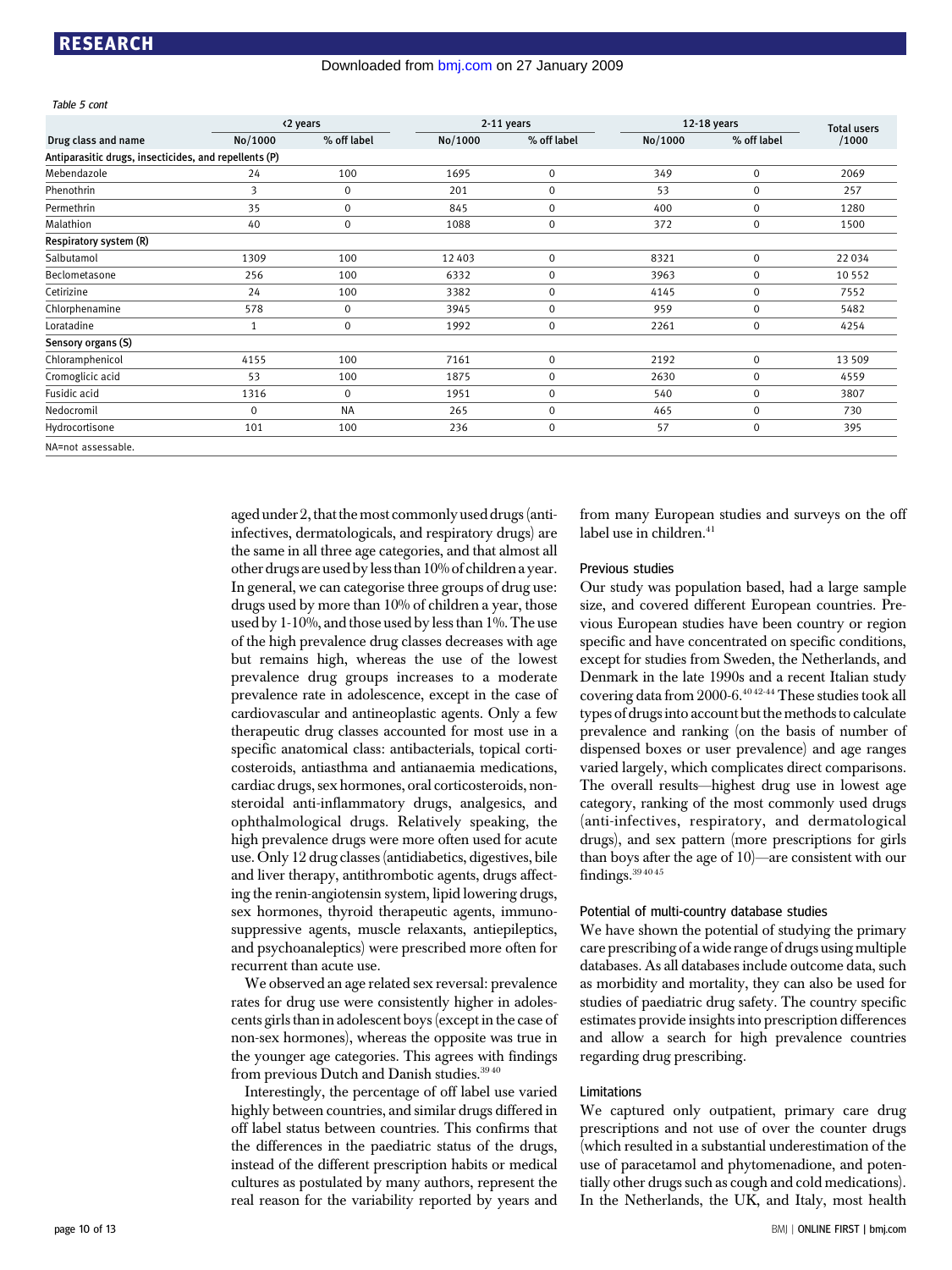| Table 6   Most commonly used drugs (use per 1000 children per year) by anatomical level and age in 2005 plus paediatric licensing status in Italy |
|---------------------------------------------------------------------------------------------------------------------------------------------------|
|---------------------------------------------------------------------------------------------------------------------------------------------------|

|                                                |                  | <2 years            | 2-11 years     |                  |                             |
|------------------------------------------------|------------------|---------------------|----------------|------------------|-----------------------------|
| Drug class and name                            | No/1000          | % off label         | No/1000        | % off label      | <b>Total users</b><br>/1000 |
| Alimentary tract (A)                           |                  |                     |                |                  |                             |
| Domperidone                                    | 250              | $\pmb{0}$           | 649            | $\pmb{0}$        | 899                         |
| Sodium fluoride                                | 571              | $\pmb{0}$           | 192            | $\boldsymbol{0}$ | 763                         |
| Cimetropium bromide                            | 341              | $\mathbf 0$         | 124            | $\mathbf 0$      | 465                         |
| Nystatin                                       | 139              | $\mathbf 0$         | 133            | $\mathbf 0$      | 272                         |
| Lactitol                                       | 45               | $\mathsf 0$         | 168            | $\mathbf 0$      | 213                         |
| Blood and blood forming organs (B)             |                  |                     |                |                  |                             |
| Electrolytes                                   | 124              | $\mathbf 0$         | 151            | $\mathbf 0$      | 275                         |
| Tranexamic acid                                | 4                | $\pmb{0}$           | 168            | $\boldsymbol{0}$ | 172                         |
| Phytomenadione                                 | 88               | $\pmb{0}$           | 9              | $\pmb{0}$        | 97                          |
| Ferrous gluconate                              | 6                | $\pmb{0}$           | 62             | $\boldsymbol{0}$ | 68                          |
| Ferrous sulphate                               | $\mathbf 0$      | <b>NA</b>           | 48             | $\pmb{0}$        | 48                          |
| Cardiovascular (C)                             |                  |                     |                |                  |                             |
| Epinephrine                                    | 16               | $\mathbf 0$         | 56             | $\pmb{0}$        | 72                          |
| Hydrocortisone                                 | $\pmb{0}$        | <b>NA</b>           | 14             | $\pmb{0}$        | 14                          |
| Furosemide                                     | 9                | $\pmb{0}$           | 4              | $\pmb{0}$        | 13                          |
| Oxetacaine                                     | $\mathbf 0$      | <b>NA</b>           | 8              | $\mathbf 0$      | 8                           |
| Disopyramide                                   | $\mathbf 0$      | <b>NA</b>           | $\mathbf{1}$   | $\mathbf 0$      | $\mathbf{1}$                |
|                                                |                  |                     |                |                  |                             |
| Dermatological (D)                             | 205              | $\mathbf 0$         |                | $\mathbf 0$      |                             |
| Betamethasone/antibiotics<br>Mometasone        | 240              | $\mathsf 0$         | 431<br>362     | $\mathbf 0$      | 636<br>602                  |
|                                                |                  |                     |                |                  |                             |
| Mupirocin                                      | 90               | $\mathbf 0$         | 313            | $\pmb{0}$        | 403                         |
| Clotrimazole                                   | 175              | 100                 | 118            | 100              | 293                         |
| Econazole                                      | 90               | 100                 | 83             | 100              | 173                         |
| Genitourinary system and sex hormones (G)      |                  |                     |                |                  |                             |
| Conjugated oestrogens                          | 57               | $\mathbf 0$         | 26             | $\pmb{0}$        | 83                          |
| Oxybutynin                                     | $\boldsymbol{0}$ | <b>NA</b>           | 37             | $\mathsf 0$      | 37                          |
| Benzydamine                                    | $\overline{2}$   | 100                 | 19             | 100              | 21                          |
| Povidone-iodine                                | $1\,$            | 100                 | 14             | 100              | 15                          |
| Estriol                                        | 9                | 100                 | 5              | 100              | 14                          |
| Systemic hormonal preparations (H)             |                  |                     |                |                  |                             |
| Betamethasone                                  | 1430             | 0                   | 2064           | $\mathbf 0$      | 3494                        |
| Prednisone                                     | 5                | $\pmb{0}$           | 240            | $\pmb{0}$        | 245                         |
| Desmopressin                                   | $\pmb{0}$        | <b>NA</b>           | 120            | $\pmb{0}$        | 120                         |
| Dexamethasone                                  | 18               | $\mathbf 0$         | 6              | $\pmb{0}$        | 24                          |
| Levothyroxine                                  | 5                | $\mathbf 0$         | 17             | $\mathbf 0$      | 22                          |
| Anti-infectives for systemic use (J)           |                  |                     |                |                  |                             |
| Amoxicillin                                    | 2573             | $\mathbf 0$         | 3603           | $\mathbf 0$      | 6176                        |
| Co-amoxiclav                                   | 1760             | $\mathbf 0$         | 4210           | $\mathbf 0$      | 5970                        |
| Azithromycin                                   | 666              | 0                   | 2616           | $\mathbf 0$      | 3282                        |
| Clarithromycin                                 | 683              | $\mathsf{O}\xspace$ | 2385           | 0                | 3068                        |
| Aciclovir                                      | 309              | $\mathbf 0$         | 739            | $\mathsf 0$      | 1048                        |
| Antineoplastic and immunomodulating agents (L) |                  |                     |                |                  |                             |
| Pidotimod                                      | 11               | $\mathbf 0$         | 80             | $\mathbf 0$      | 91                          |
| Leuprorelin                                    | $\pmb{0}$        | <b>NA</b>           | $\overline{7}$ | 100              | $\overline{7}$              |
| Triptorelin                                    | $\boldsymbol{0}$ | <b>NA</b>           | 6              | 100              | $\boldsymbol{6}$            |
| Methotrexate                                   | $\boldsymbol{0}$ | <b>NA</b>           | 5              | 100              | 5                           |
| Ciclosporin                                    | $\boldsymbol{0}$ | <b>NA</b>           | 3              | 100              | $\mathbf{3}$                |
| Musculoskeletal system (M)                     |                  |                     |                |                  |                             |
| Ibuprofen                                      | 508              | 100                 | 1399           | 100              | 1907                        |
| Morniflumate                                   | 118              | 100                 | 446            | 100              | 564                         |
| Ketoprofen                                     | $\,8\,$          | $\mathsf{O}\xspace$ | 354            | $\pmb{0}$        | 362                         |
| Flurbiprofen                                   | 19               | $\mathsf 0$         | 220            | 0                | 239                         |
| Niflumic acid                                  | 62               | 0                   | 168            | $\pmb{0}$        | 232                         |
|                                                |                  |                     |                |                  |                             |
| Nervous system (N)                             |                  |                     |                |                  |                             |
| Paracetamol                                    | 603              | $\pmb{0}$           | 491            | $\pmb{0}$        | 1094                        |
| Paracetamol, combinations                      | 255              | $\pmb{0}$           | 506            | $\mathsf 0$      | 761                         |
| Niaprazine                                     | 158              | $\mathsf{O}\xspace$ | 39             | $\mathbf 0$      | 197                         |
| Diazepam                                       | $41\,$           | $\mathbf 0$         | 85             | $\mathsf 0$      | 126                         |
| Valproic acid                                  | 4                | $\mathbf 0$         | 39             | $\mathsf 0$      | 43                          |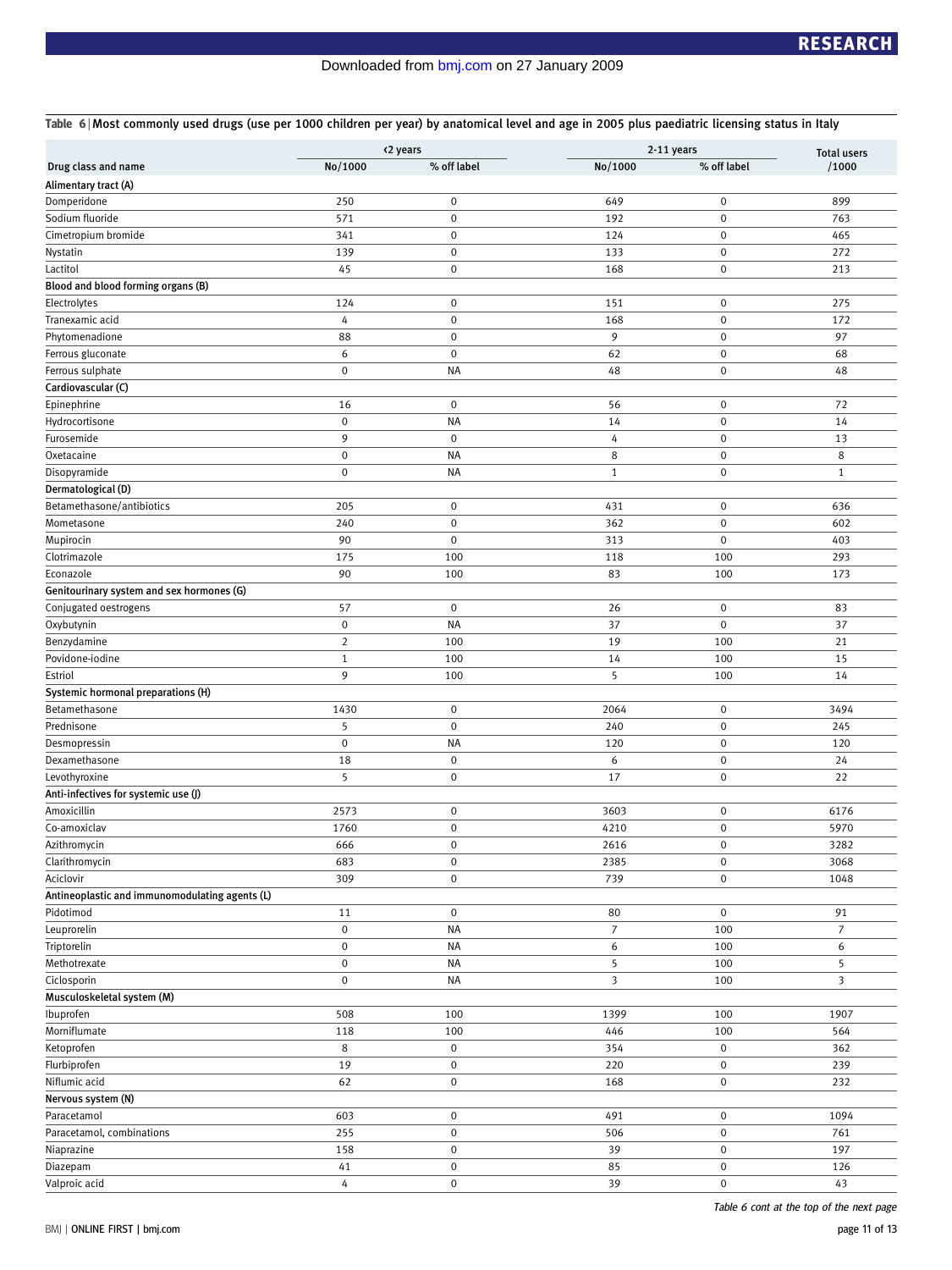Table 6 cont

| Drug class and name                                   | <2 years    |             | 2-11 years |              | <b>Total users</b> |
|-------------------------------------------------------|-------------|-------------|------------|--------------|--------------------|
|                                                       | No/1000     | % off label | No/1000    | % off label  | /1000              |
| Antiparasitic drugs, insecticides, and repellents (P) |             |             |            |              |                    |
| Mebendazole                                           | 38          | $\mathbf 0$ | 479        | 0            | 517                |
| Pyrantel                                              | 11          | $\mathbf 0$ | 145        | $\mathbf 0$  | 156                |
| Mefloquine                                            | 8           | $\mathbf 0$ | 16         | 0            | 24                 |
| Albendazole                                           | 1           | $\Omega$    | 22         | $\mathbf 0$  | 23                 |
| Permethrin                                            | $\mathbf 0$ | <b>NA</b>   | 13         | $\mathbf{0}$ | 13                 |
| Respiratory system (R)                                |             |             |            |              |                    |
| Beclometasone                                         | 1584        | $\mathbf 0$ | 2849       | $\mathbf 0$  | 4433               |
| Salbutamol                                            | 1202        | 0           | 1932       | $\mathbf 0$  | 3134               |
| Flunisolide                                           | 615         | $\mathbf 0$ | 1256       | $\mathbf{0}$ | 1871               |
| Cetirizine                                            | 234         | $\Omega$    | 1435       | $\mathbf 0$  | 1669               |
| Salbutamol combinations                               | 537         | $\mathbf 0$ | 725        | $\mathbf 0$  | 1262               |
| Sensory organs (S)                                    |             |             |            |              |                    |
| Tobramycin                                            | 441         | $\mathbf 0$ | 515        | $\mathbf 0$  | 956                |
| Anti-infectives, combinations                         | 117         | $\Omega$    | 256        | $\Omega$     | 373                |
| Dexamethasone and anti-infectives                     | 42          | 100         | 229        | 100          | 271                |
| Nedocromil                                            | 43          | $\mathbf 0$ | 156        | $\mathbf 0$  | 199                |
| Combinations of different antibiotics                 | 90          | $\mathbf 0$ | 75         | $\mathbf 0$  | 165                |
| NA=not assessable.                                    |             |             |            |              |                    |

problems are dealt with in primary care,<sup>8</sup> and as drug prescriptions by a specialist for a chronic disease are often continued by general practitioners or paediatricians, most of them are picked up. Drugs given in hospital and the monitoring of chemotherapeutic and biological drugs are unlikely to be fully captured by our databases. Despite differences in the absolute prevalence rates of drug prescribing and the types of drugs prescribed, age and sex patterns were consistent in the three countries. As the UK accounted for 60% of the study population, however, the pooled results are inevitably dominated by UK prescription patterns so we conducted stratified analyses as much as possible. Because of the nature of the databases, we studied drug prescriptions rather than drug intake, and so the prevalence of actual drug exposure might be lower than estimated here.

We thank Peter Stephens of IMS Health for providing the IMS-DA database and all the physicians contributing data to the databases.

Contributors: All authors conceived the idea for the study, designed the study, and analysed and interpreted the data. MCJMS and KMCV drafted

what previous research on drug use in children has focused on specific high use areas such as Most previous research on drug use in children has focused on specific high use areas such as antibiotics and respiratory and neuropsychiatric drugs, therefore most of these drugs have a paediatric licensing status

Paediatric expert groups have been established by the European Medicines Evaluation Board (EMEA) to identify those drugs that are important for the paediatric community and that require additional efficacy and safety data

WHAT THIS STUDY ADDS Data on frequency of prescriptions and off label status of drugs could provide objective evidence for the prioritisation of research in paediatric drugs

Information on the safety and efficacy of some of the most commonly used drugs in children (such as oral contraceptives, steroids, and triazoles/imidazoles) is lacking, and not all such drugs are on the list of research needs

the manuscript, which was revised by AN and EFS. AC and ICKW supervised the study. MCJMS is guarantor.

Funding: The study was funded by the European Community's 6th Framework Programme, project No LSHB-CT-2005-005216: TEDDY: Task force in Europe for Drug Development for the Young. The funding agency had no role in the collection of data, the analysis or interpretation of the data, or of the decision to submit. ICKW's post was funded by a UK Department of Health Public Health Career Scientist Award.

Competing interests: MCJMS has received various unconditional research grants from pharmaceutical companies (Merck, Pfizer, Johnson and Johnson, Amgen, Roche, Altana, GSK) and is consultant to Pfizer, Celgene, Servier, and Sanofi Aventis. AN has been reimbursed by Pfizer for attending several conferences. GP has received unconditional research grants from Merck and BMS). CG has received fees for speaking, consulting, and research from Sanofi Pasteur, GSK, Abbott, BMS, Gilead, Abbott, Tibotec, Boheringer Ingelheim, GSK-Biologicals). LC has received research grants from GSK, Abbott, Merck, and BMS.

Ethical approval: The use of IMS data for this study has been reviewed by an independent scientific and ethics committee.

Provenance and peer review: Not commissioned; externally peer reviewed.

- 1 Pandolfini C, Bonati M. A literature review on off-label drug use in children. Eur J Pediatr 2005;164:552-8.
- 2 Regulation (EC) No 1901/2006 of the European Parliament and of the Council of 12 December 2006 on medicinal products for paediatric use. Paediatric regulation. Official Journal of the European Union 2006;18:L378/1.
- 3 Sutcliffe A. Testing new pharmaceutical products in children. BMJ 2003;326:64-5.
- 4 US Food and Drug Administration. Pediatric exclusivity labeling changes as of January 5, 2005. Rockville, MD: 2005.
- 5 Davies A, Bateman M, Yates A, Bruno M. Pediatric regulations in Europe & the US. Regulatory Affairs Focus 2005;10:18-22.
- 6 Watson R. EU offers incentives to firms to produce medicines for children. BMJ 2006;332:1352.
- 7 World Health Organization. Make medicines child size. Geneva: WHO, 2007. www.who.int/childmedicines/en/.
- Van der Lei J, Duisterhout J, Westerhof H, van der Does E, Cromme P, Boon W, et al. The introduction of computer-based patient records in the Netherlands. Ann Intern Med 1993;119:1036-41.
- 9 Sturkenboom M. Other European databases for pharmacoepidemiology. In: Mann RD AE, ed. Pharmacovigilance. 2nd ed. London: Wiley, 2007.
- 10 Sturkenboom M, Nicolosi A, Cantarutti L, Mannino S, Picelli G, Scamarcia A, et al. Incidence of mucocutaneous reactions in children treatedwithnilfumic acid, other nonsteroidal antiinflammatorydrugs, or nonopioid analgesics. Pediatrics 2005;116:e26-33.
- 11 Vlug A, van der Lei J, Mosseveld B, van Wijk M, van der Linden P, Sturkenboom M, et al. Postmarketing surveillance based on